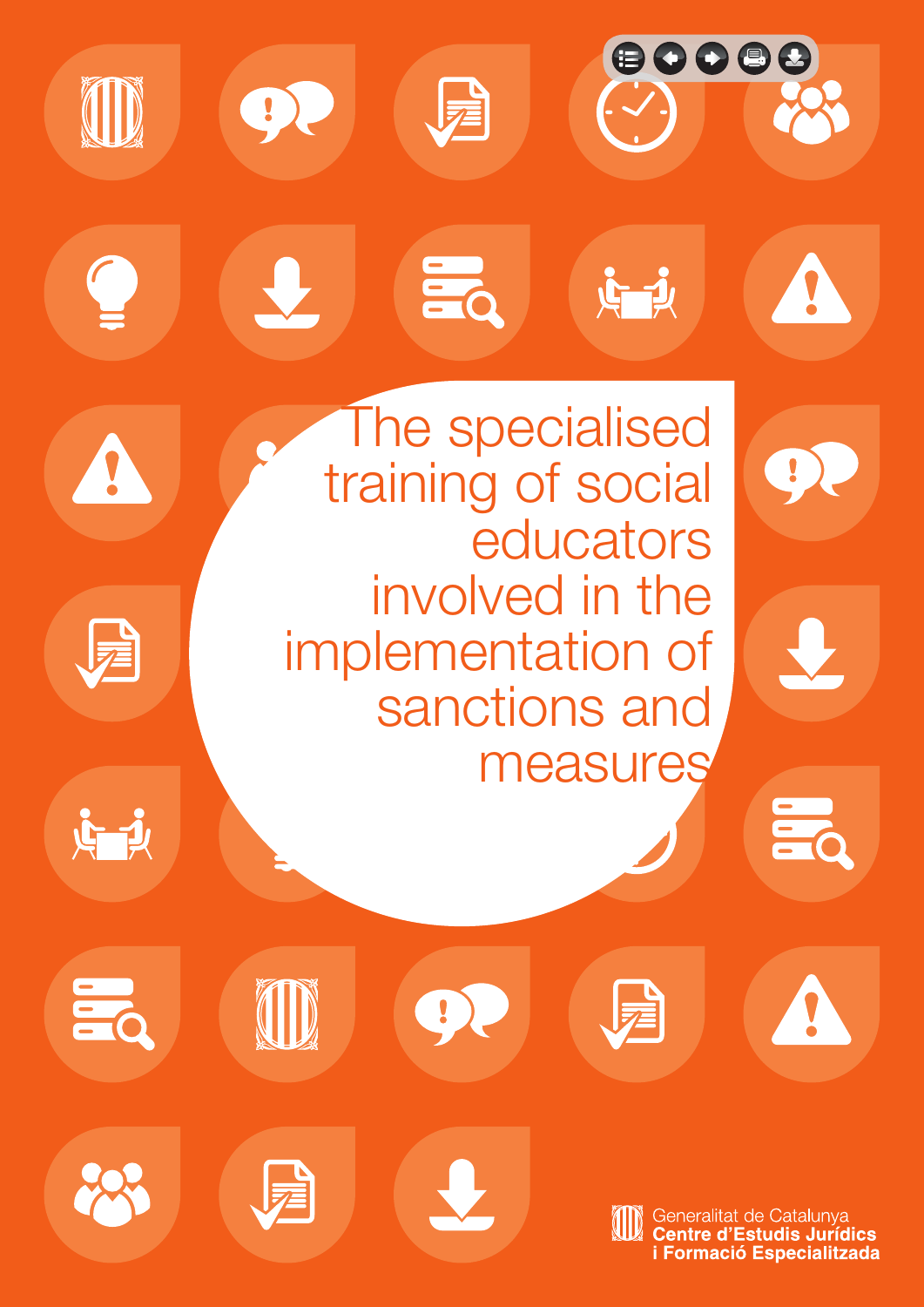

#### **Published by**

© Generalitat de Catalunya Centre d'Estudis Jurídics i Formació Especialitzada

#### **Authors**

Artur Barrio Ricart, Marta Carrasco Moreno, Marta Ferrer Puig, Ignasi Jambrina Gato, Mireia Roca Bertran and Gemma Torres Ferrer.

#### **Acknowledgements**

The preparation of this document has been possible with the assistance of the collective of Social educators involved in the implementation of sanctions and measures.

#### **First edition**

June 2012

#### **Graphic design and layout**

Primer Segona serveis de comunicació

**DL:** B.3931-2013



Legal warning. The contents of this work are subject to a Creative Commons Attribution-NonCommercial-No Derivs licence 3.0. The reproduction, distribution and public communication of the work is permitted provided the holder of the rights (Generalitat de Catalunya. Centre d'Estudis Jurídics i Formació Especialitzada) is mentioned and no commercial use is made. This work may not be transformed to generate derived works. The complete licence may be consulted at: http://creative commons.org/licenses/by-nc-nd/3.0/deed.en

#### **www.cejfe.cat/publicacions.php**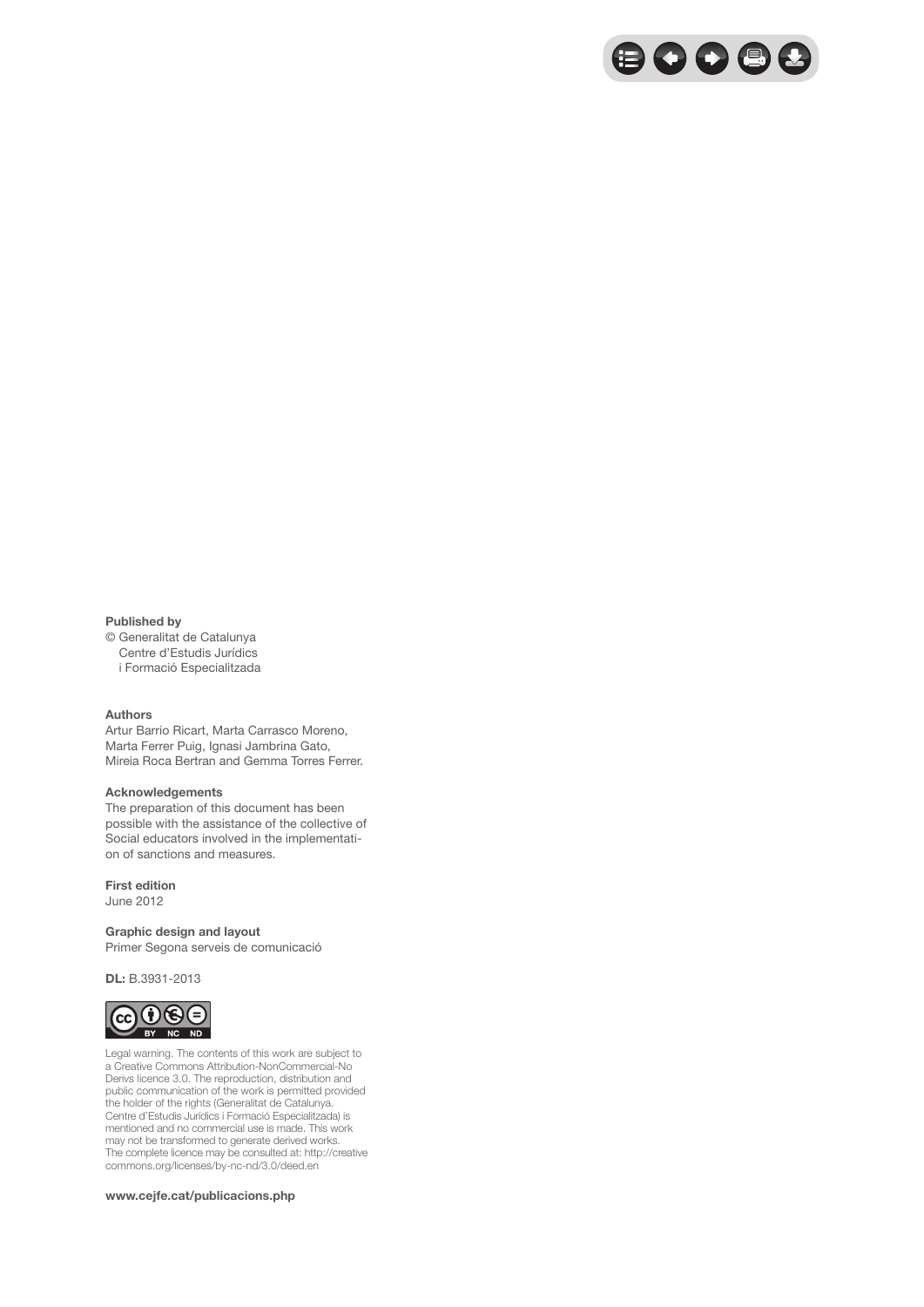

"The social educator is an education professional whose basic function is the creation of an educational relation that enables the person to take charge of his own life.

Moreover, in all his socioeducational actions he will start from the conviction and responsibility that his professional task is to assist the person, the group and the community so that they can improve their quality of life."

State Social Education Association Professional documents, 2007

...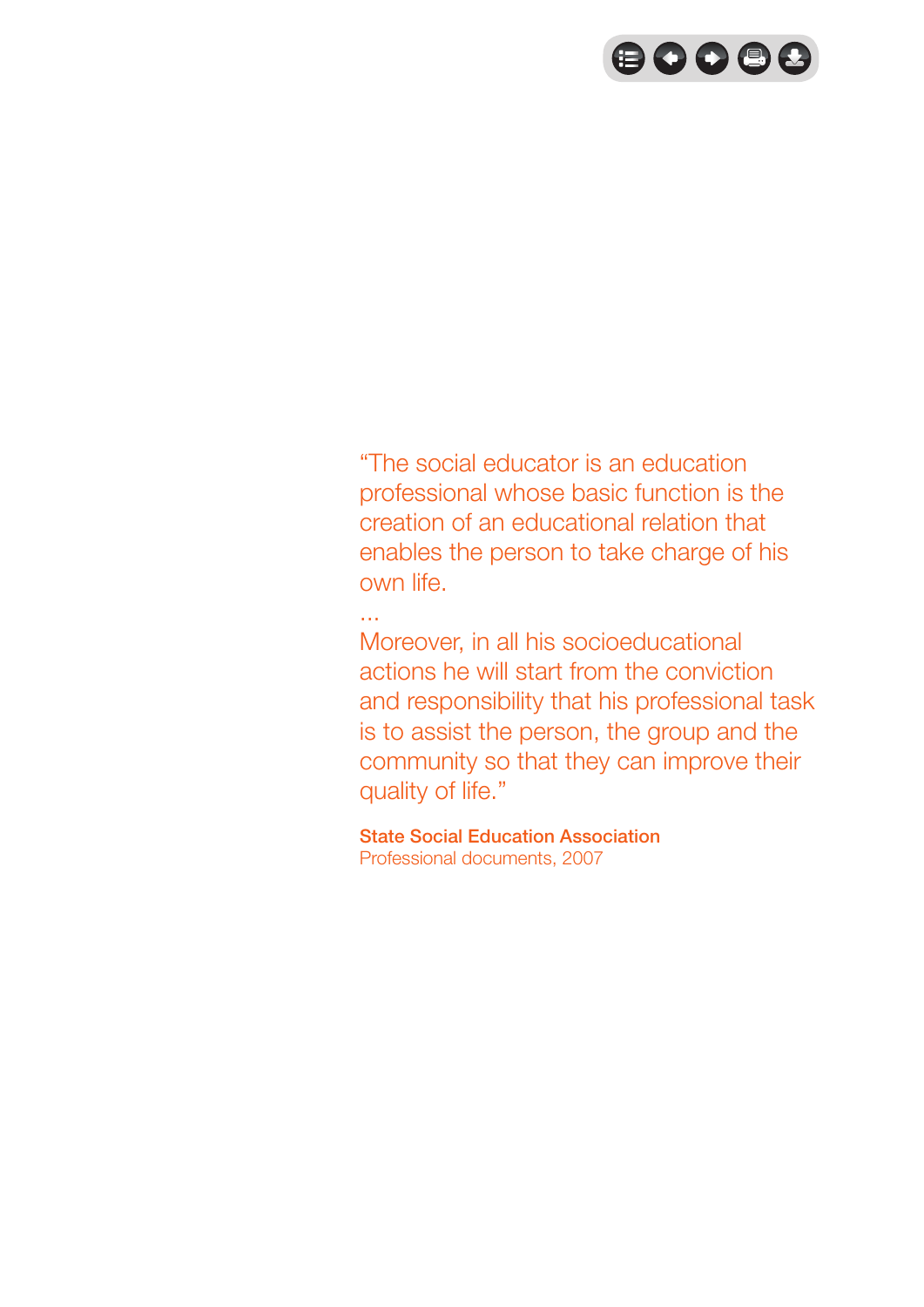# 80088

|  | Refresher training for competences by fields of work 7                                                                     |  |
|--|----------------------------------------------------------------------------------------------------------------------------|--|
|  |                                                                                                                            |  |
|  |                                                                                                                            |  |
|  | Training activities for common competences  9                                                                              |  |
|  |                                                                                                                            |  |
|  |                                                                                                                            |  |
|  |                                                                                                                            |  |
|  |                                                                                                                            |  |
|  |                                                                                                                            |  |
|  | Training in prevention and resolution of conflict 15                                                                       |  |
|  |                                                                                                                            |  |
|  | Training in organisation and management of time 17                                                                         |  |
|  |                                                                                                                            |  |
|  |                                                                                                                            |  |
|  |                                                                                                                            |  |
|  |                                                                                                                            |  |
|  |                                                                                                                            |  |
|  |                                                                                                                            |  |
|  |                                                                                                                            |  |
|  |                                                                                                                            |  |
|  |                                                                                                                            |  |
|  |                                                                                                                            |  |
|  | <b>Victim services</b>                                                                                                     |  |
|  | Assessment of needs and drafting of an intervention plan  28                                                               |  |
|  | <b>Prisons</b>                                                                                                             |  |
|  | I. A structured assessment of educational needs  29                                                                        |  |
|  | II. Design and planning the Individual treatment                                                                           |  |
|  |                                                                                                                            |  |
|  |                                                                                                                            |  |
|  | Juvenile justice                                                                                                           |  |
|  | I. A structured assessment of educational needs of the juveniles 31<br>II. Design and planning the Individual intervention |  |
|  |                                                                                                                            |  |
|  |                                                                                                                            |  |
|  |                                                                                                                            |  |
|  | <b>Victim services</b>                                                                                                     |  |
|  |                                                                                                                            |  |
|  | <b>Prisons</b>                                                                                                             |  |
|  |                                                                                                                            |  |
|  | II. Group animation, rehabilitation programmes                                                                             |  |
|  |                                                                                                                            |  |
|  |                                                                                                                            |  |
|  | Juvenile justice<br>I. Individual intervention and tutorial sessions 37                                                    |  |
|  | II. Group animation and educational action in groups 38                                                                    |  |
|  |                                                                                                                            |  |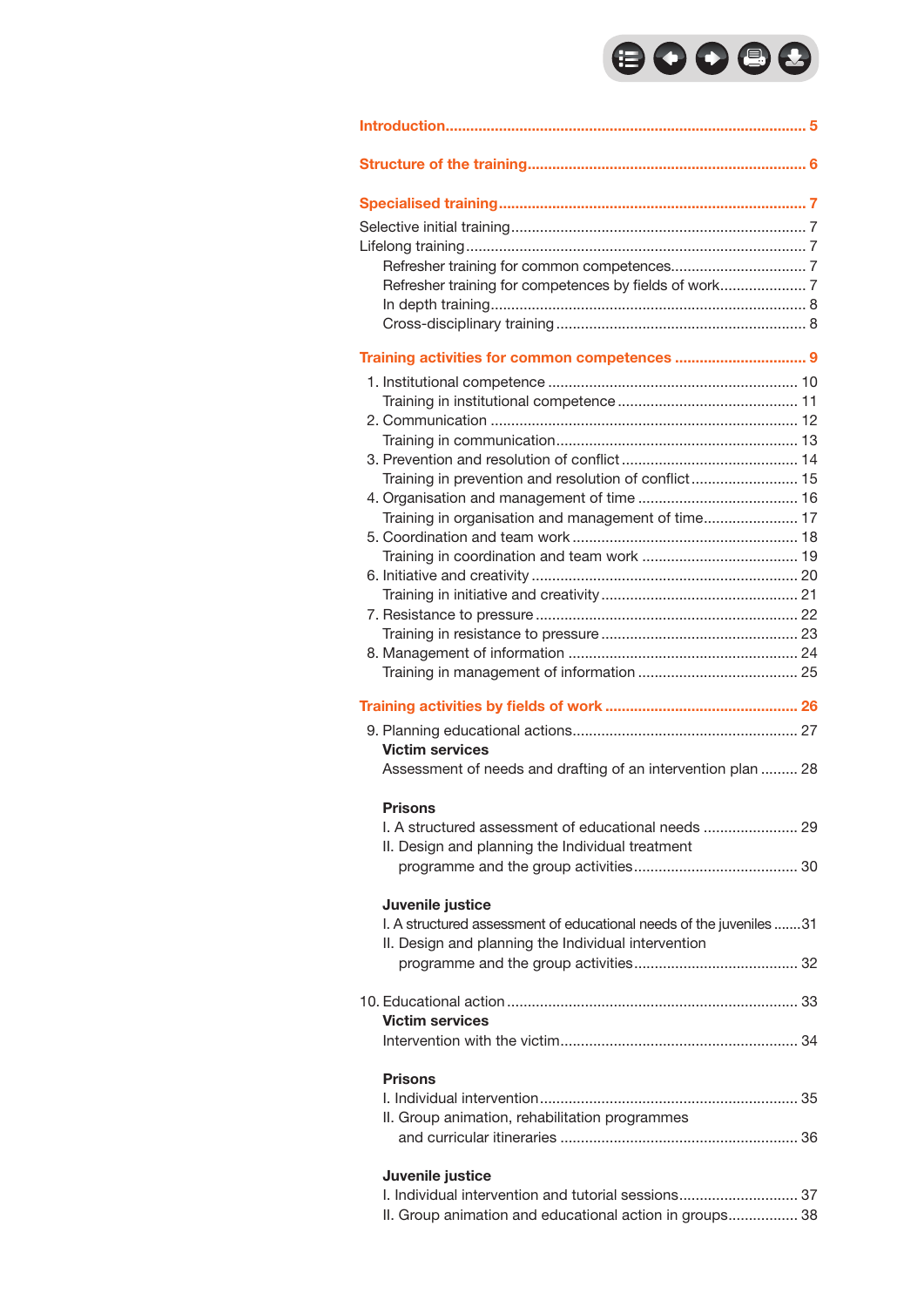

## Introduction

This is an explanatory guide to the way in which the Centre for Legal Studies and Specialised Training (CEJFE) conceives and structures the specialised training of social educators in the field of correctionals.

The guide contains the basis of the annual training programmes which make up the specialised training available at the Centre for this group of professionals.

The specialised training of the social educators is based on 5 basic principles:

- 1. Permanent consideration of human rights and international recommendations for training staff working in the field of correctionals.
- 2. The social educators' mission in this field of work:
	- To detect the socioeducational needs of the persons assigned to them and draft an individual intervention programme for each of them in coordination with the other professionals on the multidisciplinary team.
	- To intervene in order to channel the needs detected through the animation of groups or individually, so that the person can improve his chances of social reintegration.
	- To give information about each case and its evolution to the corresponding legal and administrative authorities.
- 3. Adaptation of the training to the requirements of the work place from the perspective of excellence (professional competence).
- 4. The willingness of service of the Social and Criminological Research and Training Department of the CEJFE, in order to adapt the specialized training to the changing needs of the Prison, Probation and Juvenile Justice Services, and promote their strategic projects.
- 5. A commitment to improvement, updating and innovation which means that this guide is in permanent evolution.

Moreover, we should point out that the reference framework for the planning and implementation of the training activities included in this guide is the current regulation of training set out in the following documents:

- General agreement on the working conditions of the staff in the field of application of the general negotiating table of the administration of the Catalan government.
- Agreement on the working conditions of prison staff.
- Catalan lifelong training fund.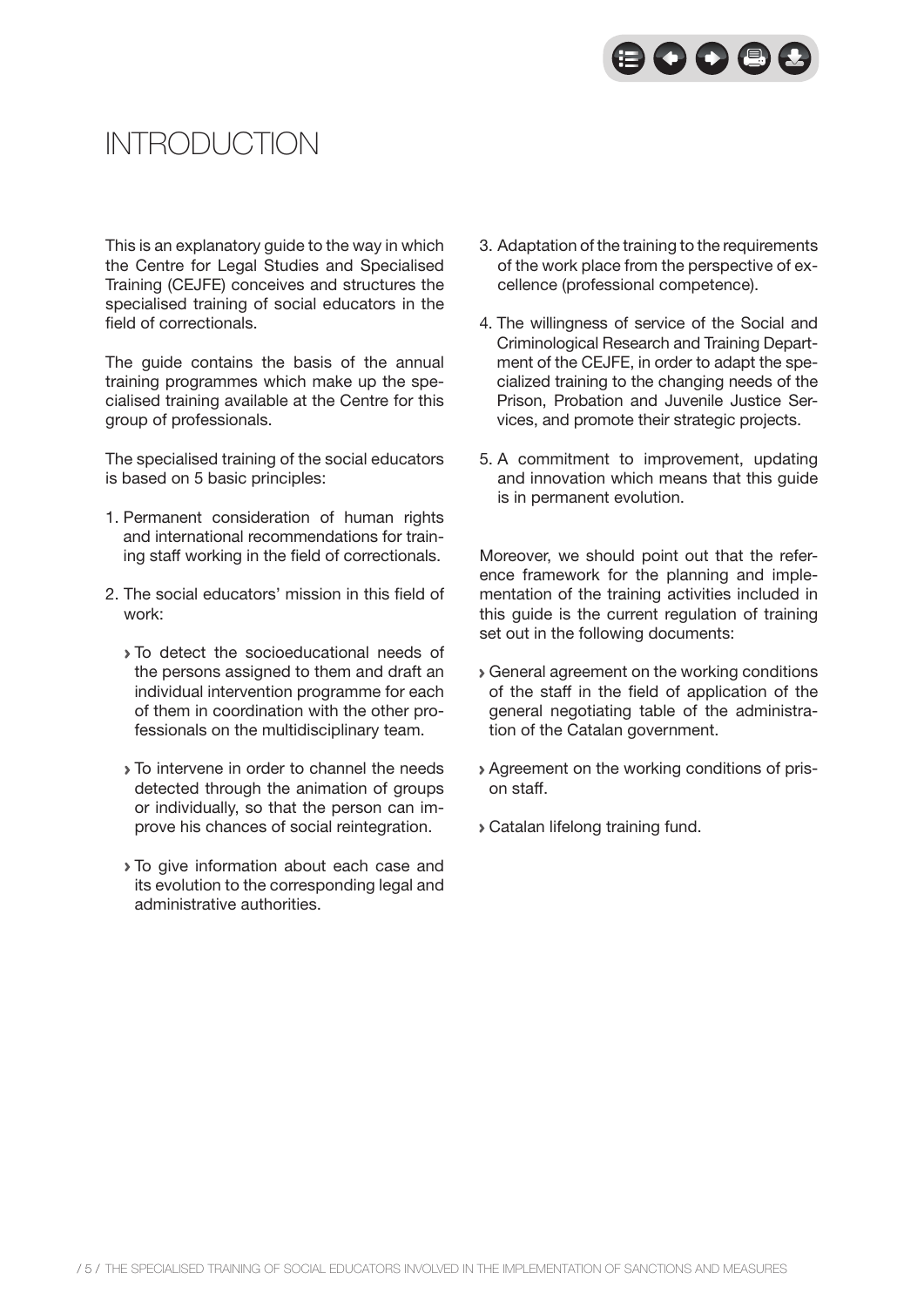

## Structure of the training

## Lifelong training

## Refresher training

#### **Common competences**

- 1 > Institutional competence
- 2 > Communication
- 3 Prevention and resolution of conflict
- 4 Organisation and management of time
- 5 > Coordination and team work
- 6 > Initiative and creativity
- 7 > Resistance to pressure
- 8 > Management of information

**Competences by fields of work: Victim services Prisons Juvenile justice**

9 > Planning educational actions 10 > Educational action

### IN DEPTH TRAINING

- 1 > Institutional competence
- 2 Communication
- 3 Prevention and resolution of conflict
- 4 Organisation and management of time
- 5 Coordination and team work
- $6$  Initiative and creativity
- 7 > Resistance to pressure
- 8 > Management of information
- 9 > Planning educational actions
- 10 > Educational action



- **> Training in new needs**
- Strategic training
- Training for the whole field of correctionals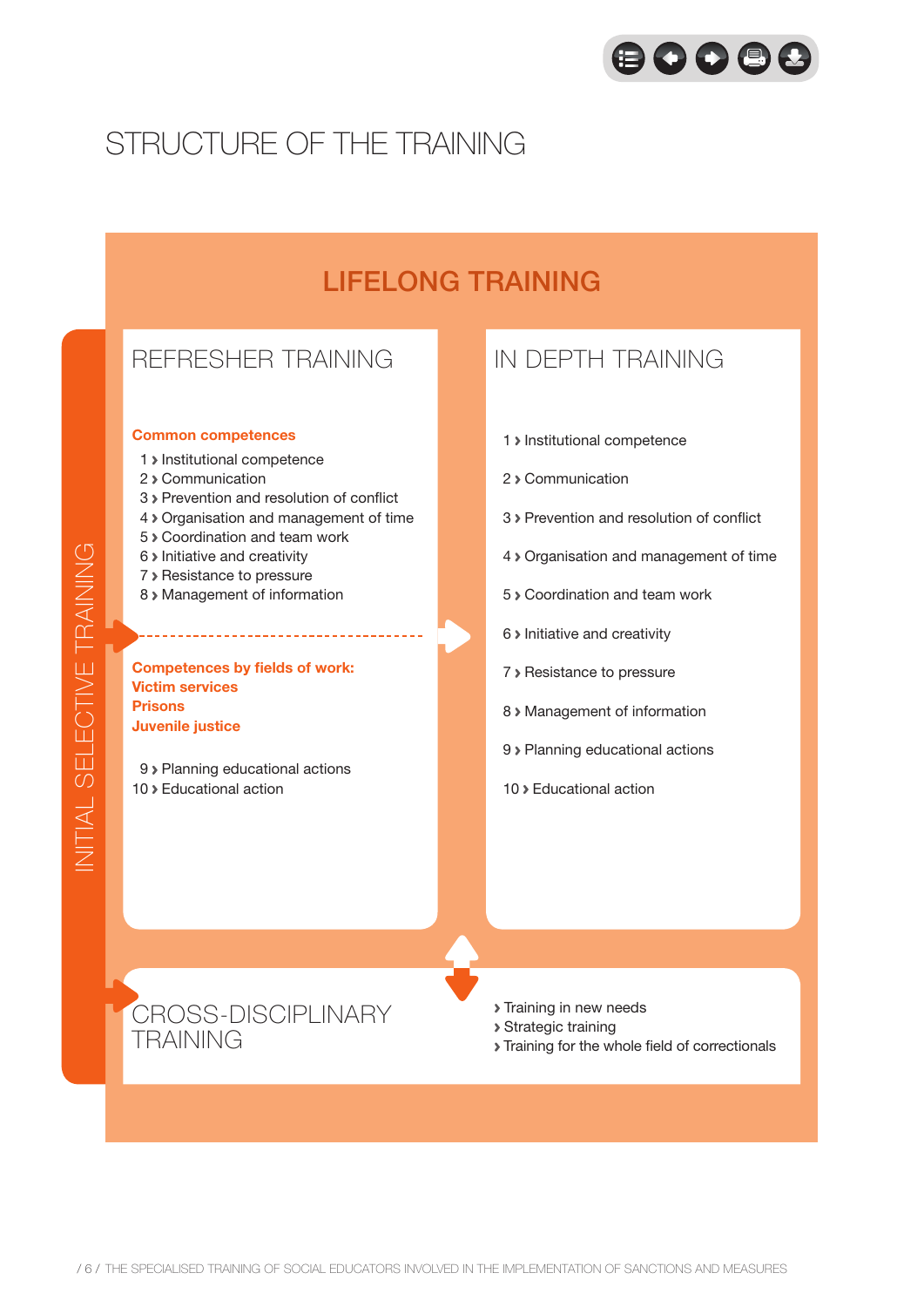

## SPECIALISED TRAINING

## Selective initial training

The incorporation of any professional into the field of correctionals requires specialised initial training. This is based on the professional competences contained in this document. Its purpose is for social educators to acquire the knowledge, procedures and attitudes that make them competent at their work place. The initial training has the following basic structure:

- **One theoretical and practical block**, with different subjects, which develops the contents that make it possible to acquire the knowledge necessary for carrying out the tasks of social educators in the field of correctionals.
- **One work procedures block**, to work on the professional competences of social educators from an eminently practical perspective.

## Lifelong training

#### **Refresher training for common competences**

Refresher training for common competences consists of 8 activities for all the social educators working in the field of correctionals, which are:

- 1. Institutional competence
- 2. Communication
- 3. Prevention and resolution of conflict
- 4. Organisation and management of time
- 5. Coordination and team work
- 6. Initiative and creativity
- 7. Resistance to pressure
- 8. Management of information

All the social educators are advised to carry out the training activities that make up this block or to select the ones in which they have no previous training or need a refresher.

#### **Refresher training for competences by fields of work**

Refresher training for competences by fields of work consists of a variable number of training activities that deal with the following competences:

- 9. Planning educational actions
- 10. Educational action

These activities have quite specific contents, closely linked to practice in a specific field of work. By fields of work we mean: victim services, prisons and juvenile justice.

#### **Victim services**

- 9. Assessment of needs and drafting of an intervention plan
- 10. Intervention with the victim

#### **Prisons**

- 9. Planning educational actions
- 9.I. A structured assessment of educational needs
- 9.II. Design and planning the individual treatment programme and the group activities
- 10. Educational action
- 10.I. Individual intervention
- 10.II. Group animation, rehabilitation programmes and curricular itineraries

#### **Juvenile justice**

- 9. Planning educational actions
- 9.I. A structured assessment of educational needs of the juveniles
- 9.II. Design and planning the individual implementation programme and the group activities
- 10. Educational action
- 10.I. Individual intervention and tutorial sessions
- 10.II. Group animation and educational action in groups, rehabilitation programmes and curricular itineraries. Centre educational project

All social educators working at one of the postings indicated are advised to follow the courses specific to their posting or area.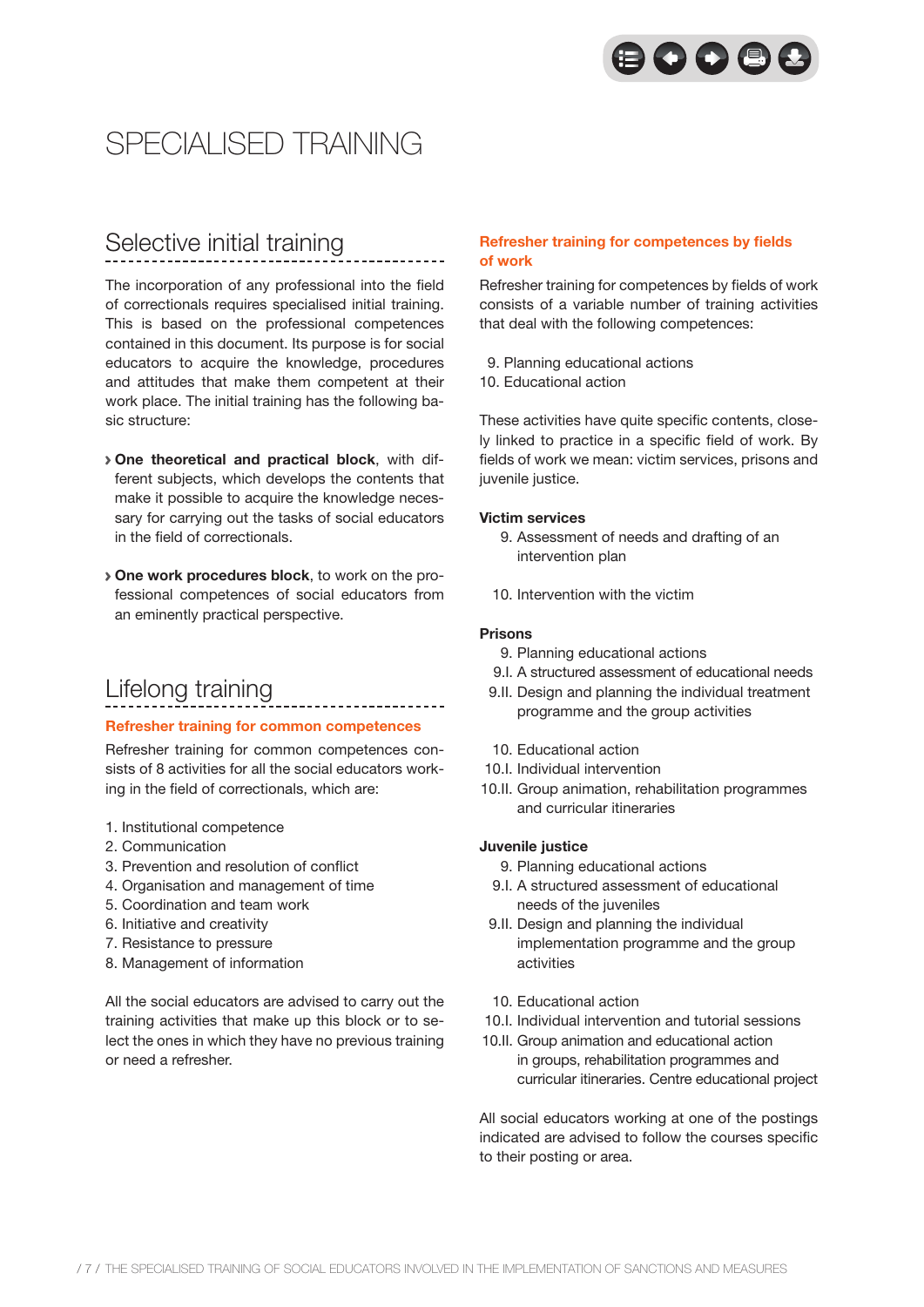

#### **In depth training**

This consists of a variable number of training activities or ideas for looking in greater depth into the basic competences whether cross disciplinary or specific to the field of work the social educator may occupy.

The contents are mainly procedural (learning to do). For example, this guide suggests some in depth activities for each competence, which appear in the last section of the files for each of the basic activities.

It is advisable to carry out the in depth activities concerning a particular competence on completion of the refresher training course.

#### **Cross-disciplinary training**

#### **Training focusing on new needs**

This is the annual programme that provides a response to a change in the work context that requires training (legislative or regulatory change, change in the profile of the population, etc.).

#### **Strategic training**

This goes with the strategic projects of the management centres that require training for their introduction.

*Training focusing on new needs* and *strategic training* usually consist of activities aimed at a particular group of professionals, and it is each directorate that decides which persons have to do them.

#### **Cross-disciplinary training for the whole field of correctionals**

Moreover, the training programmes of the Social and Criminological Research and Training Department may provide training activities with generic contents of interest to any professional in the field of correctionals, which are offered as free choice activities.

**The aim of the training activities that deal with each competence is for the students to perform the behaviours associated with it and attain the knowledge, capacities and aptitudes that go to make it up.**

**Next, for each professional competence (common or associated with a field of work), there is a list of the files that define the objectives and the contents of the refresher and in depth training activities related to each competence (usually a standard length of 20 hours each).**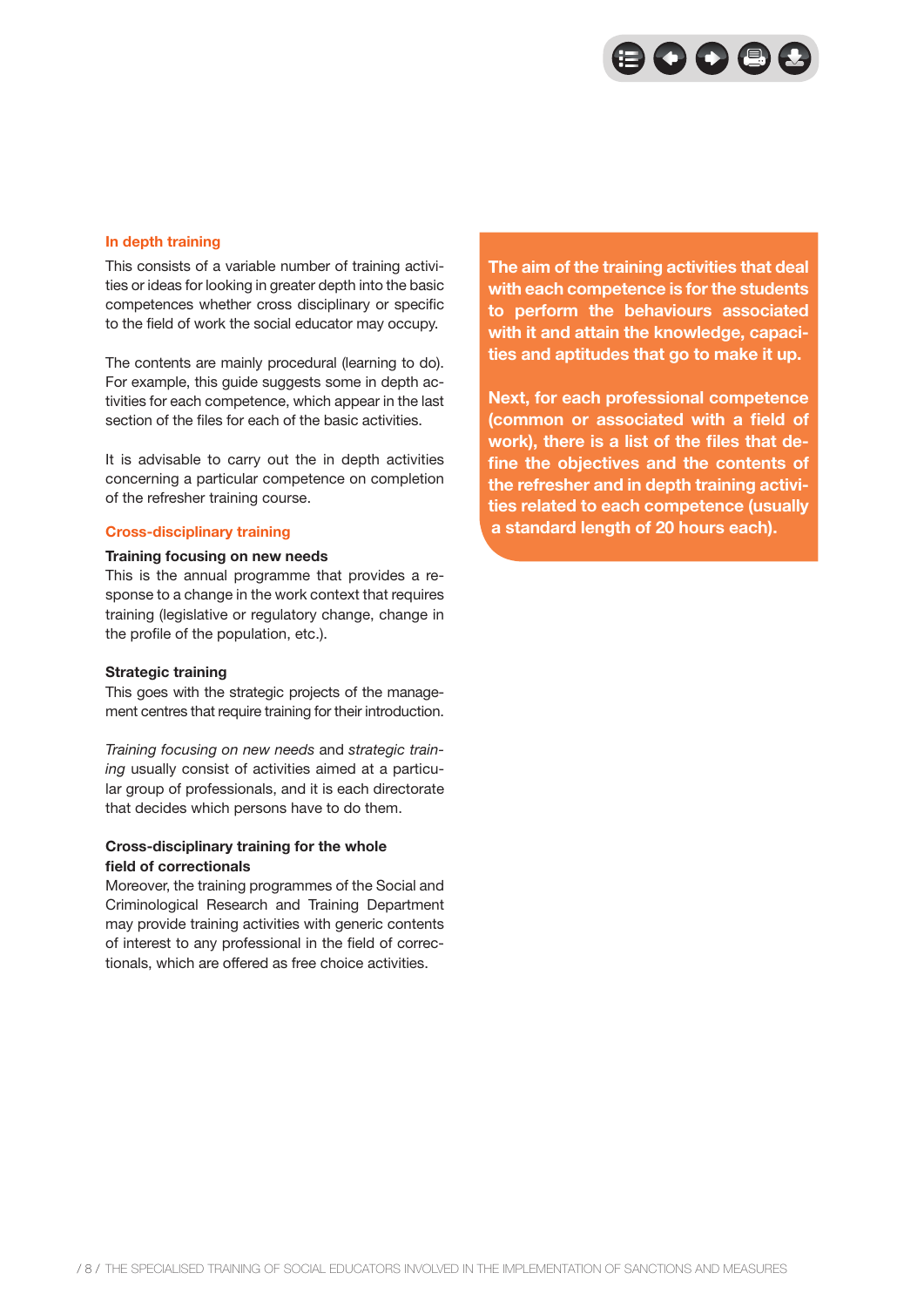

# **Training**  activities for common competences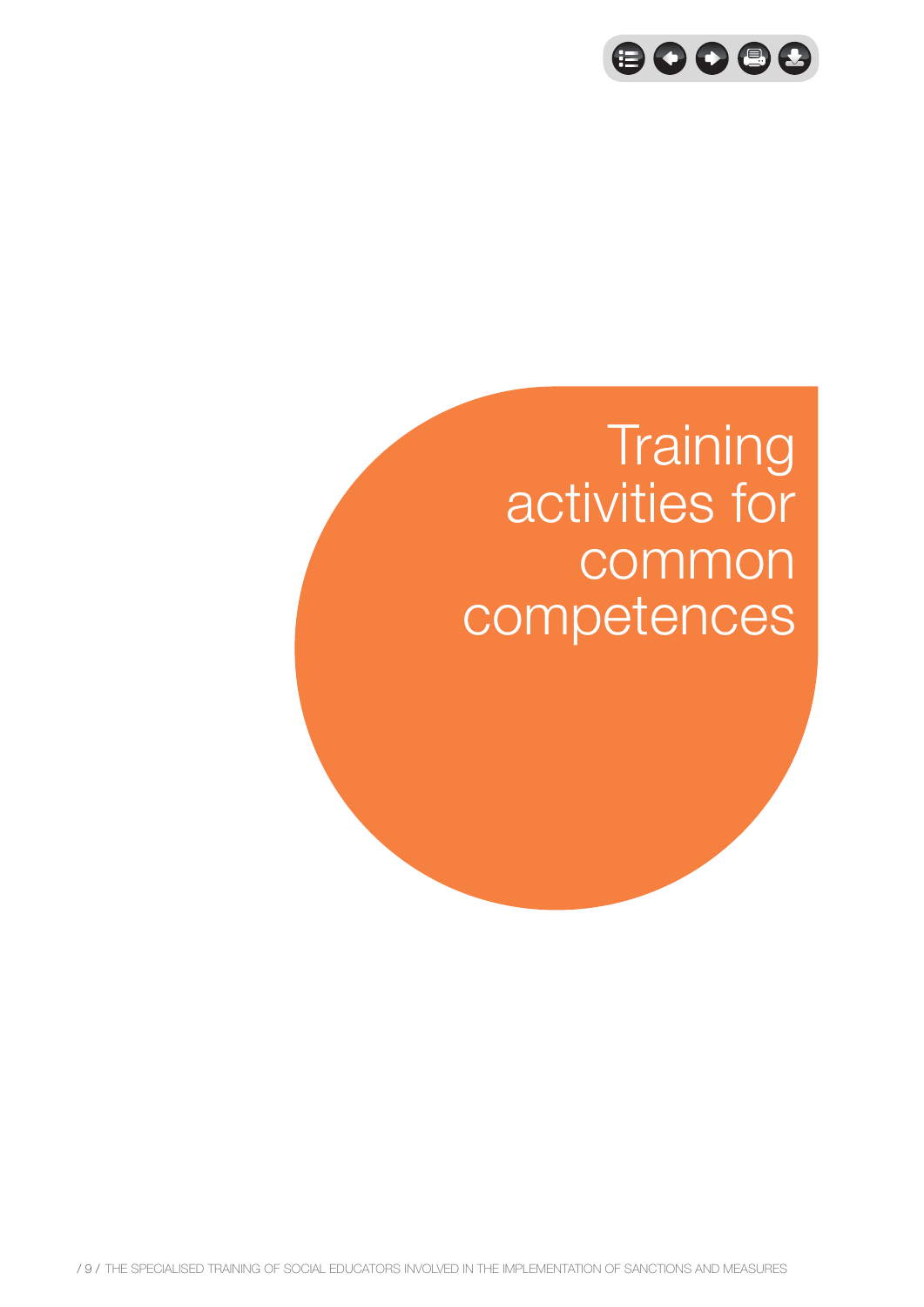



## 1. INSTITUTIONAL COMPETENCE

Give a reasoned explanation of the specific work environment: legislative, regulatory and ethical framework, profiles of the user population, range of professionals involved and team tasks, and work processes and procedures specific to the social educator in the field of correctionals. Show a positive attitude or predisposition to carry out the professional task in this environment.

- Assuming the mission of the institution and making it a guide for one's own professional actions.
- Showing a critical but constructive attitude towards the institution.
- Accepting that the educational function in the framework of the implementation of sentences and measures entails a major control role.
- Fulfilling the professional commitments agreed with others (managers, colleagues or users). Not undertaking anything that cannot be accomplished.
- Making contributions to the improvement of the institutional processes.
- Using the institutionally established documents (protocols, templates, indicators guide, etc.).
- Preserving the confidentiality of the data.
- **Treating the users with respect at all times and guaranteeing** their rights and duties, and being aware of the institutional image projected.
- Adapting the professional task to new situations (changes of programme, profile of the user population, legislative framework, new priorities and strategic objectives, etc.).
- Attending periodic training activities and refresher courses.
- Clearly recognising one's own professional space and respecting the professional space of others.
- Being receptive to constructive criticism of one's own actions and being willing to undertake measures to improve them.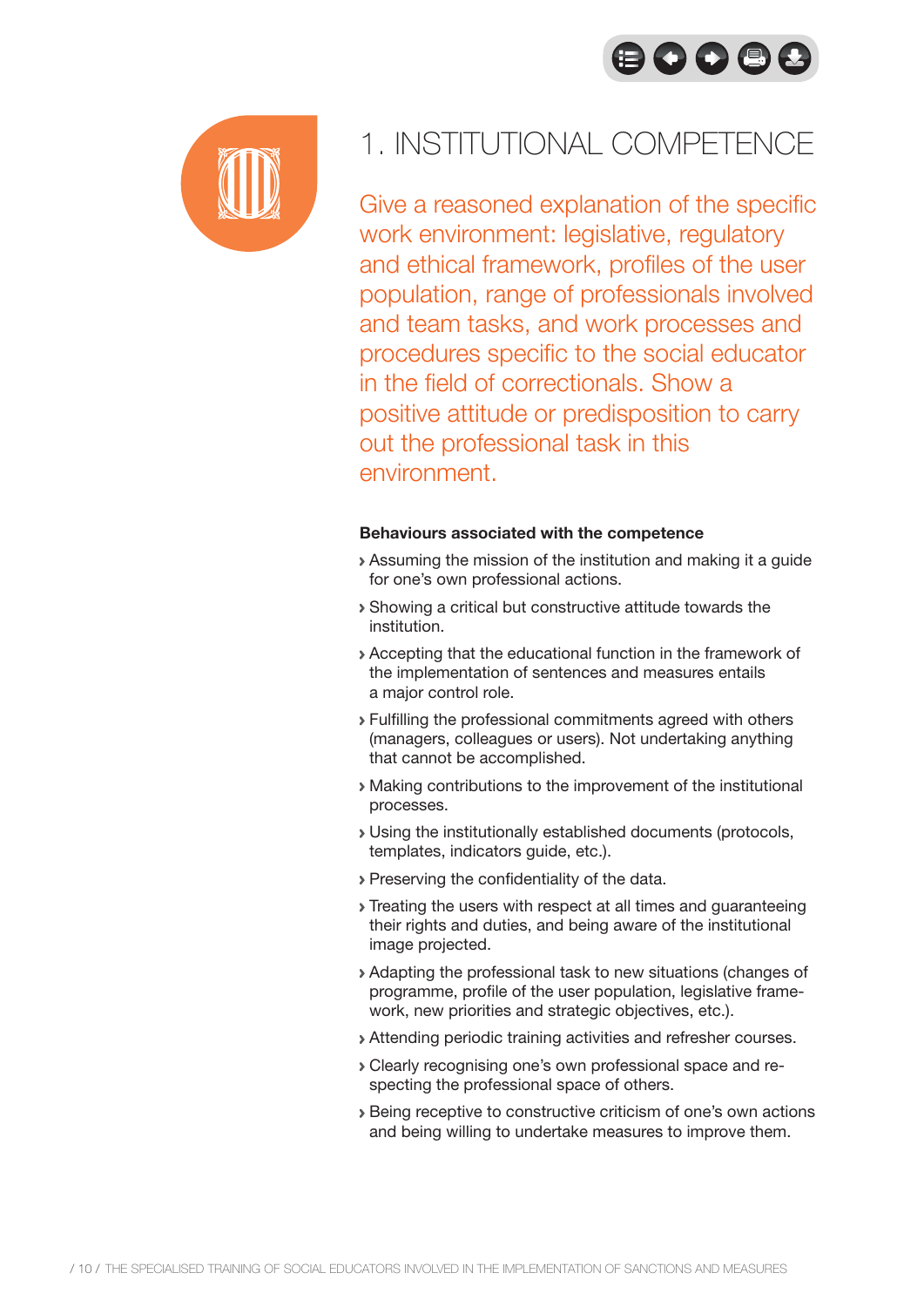

## Training in institutional competence

#### **Objectives**

**Give a reasoned explanation of the specific work environment: legislative, regulatory and ethical framework, profiles of the user population, range of professionals involved and team tasks, and work processes and procedures specific to the social educator in the field of correctionals. Show a positive attitude or predisposition to carry out the professional task in this environment.**

#### **Refresher training**

#### **Contents**

- 1. The field of correctionals: legislative and regulatory framework for intervention with the user population
- 2. Ethics and human rights in correctionals
- 3. Mission and organisation of the services in the field of correctionals
	- 3.1. Penitentiary sphere
	- 3.2. Juvenile justice sphere
	- 3.3. Sphere of reparation and sentencing measures in the community
	- 3.4. Victim services
	- 3.5. Collaboration with social entities

#### 4. The users

- 4.1. Evolution of the user population
- 4.2. The sociodemographic profile
- 4.3. The legal and penal profile
- 4.4. Profiles of risk/need
- 4.5. Recidivism
- 4.6. Special intervention groups
- 5. The role of the social educator
	- 5.1. Mission and tasks
	- 5.2. Limits and possibilities of educational action
	- 5.3. Professional distance
- 6. Multidisciplinary intervention: main professional figures, tasks and coordination systems
- 7. Main theoretical models of action

#### **In depth training activities in institutional competence**

#### **Updating in legislation and regulations**

- Introduction to penal law, penal and penitentiary process
- Course on circulars and instructions in the penitentiary field
- Legislative updating in juvenile justice

#### **Criminology and penal law**

#### **Prevention and treatment of crime**

#### **Characteristics of the population**

- Understanding the Maghreb
- Mental health and correctionals
- > Immigration and correctionals
- Drugs and correctionals
- Adolescence and youth as stages of evolution
- Gender perspective

### **Basic instruments of institutional work**

- SIPC
- SAVRY
- RisCanvi
- JOVO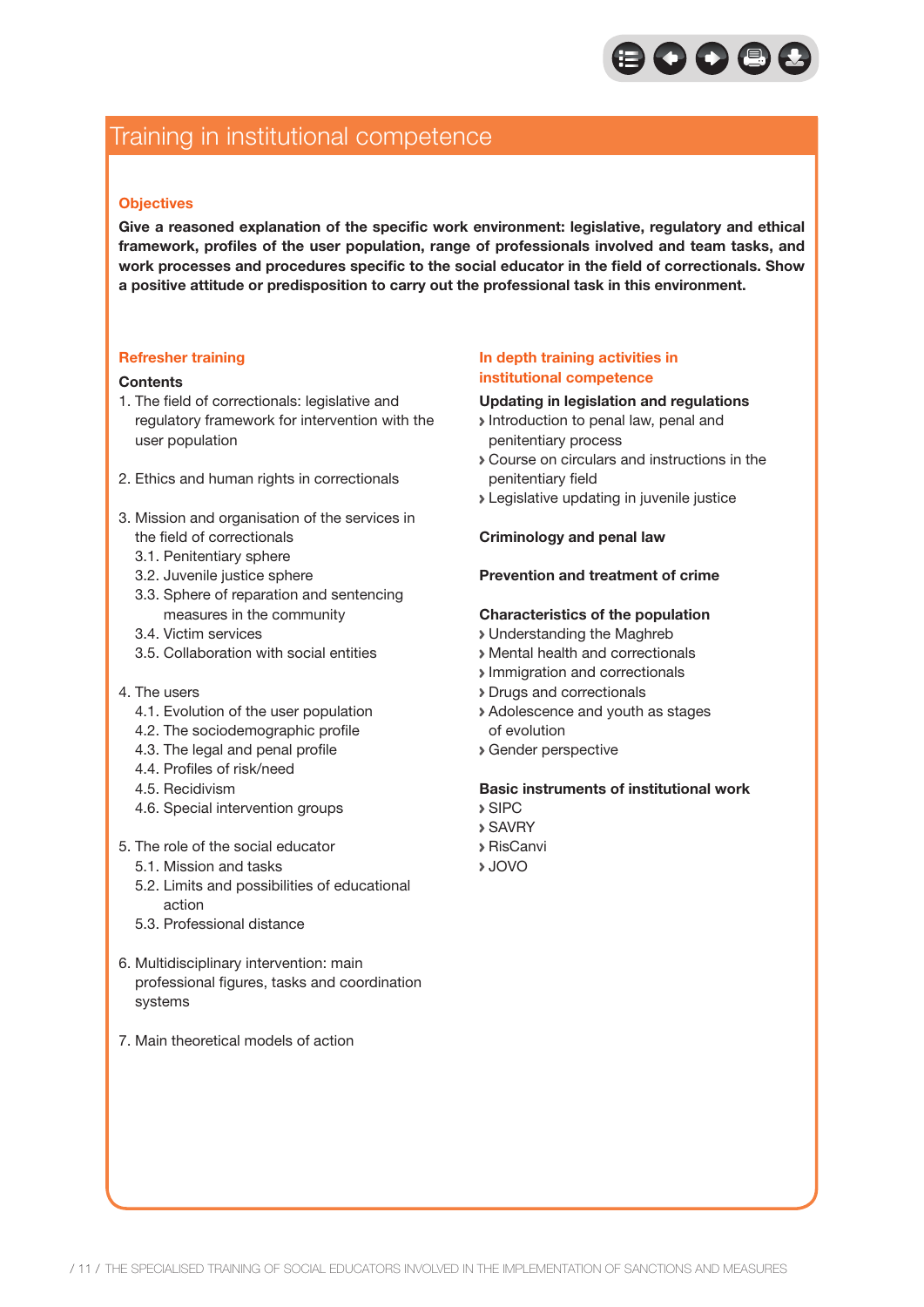OOOO



## 2. COMMUNICATION

Interact with the users, formulating and giving opinions or information at the right moment and assertively; to know how to listen to and understand them, while maintaining the role and with the proper professional distance.

- Taking care of the conditions of the communication environment (space, furnishings, light, etc.).
- Situating the communication space: presenting the professional functions and explaining the reason and objective of the interview.
- Listening actively and maintaining an empathetic attitude: using verbal and non-verbal language to show interest and follow the other person's discourse.
- Adapting the register of communication to the characteristics of the interlocutors.
- Containing one's own emotions. Communicating by placing a distance between the emotional and professional fields.
- Using language in a correct and understandable way. Being precise in communication.
- Using non-verbal language properly.
- Projecting a proper image.
- Being discreet and respectful in the handling of the information and the communicative processes.
- Communicating assertively and confidently.
- Creating feedback in communication.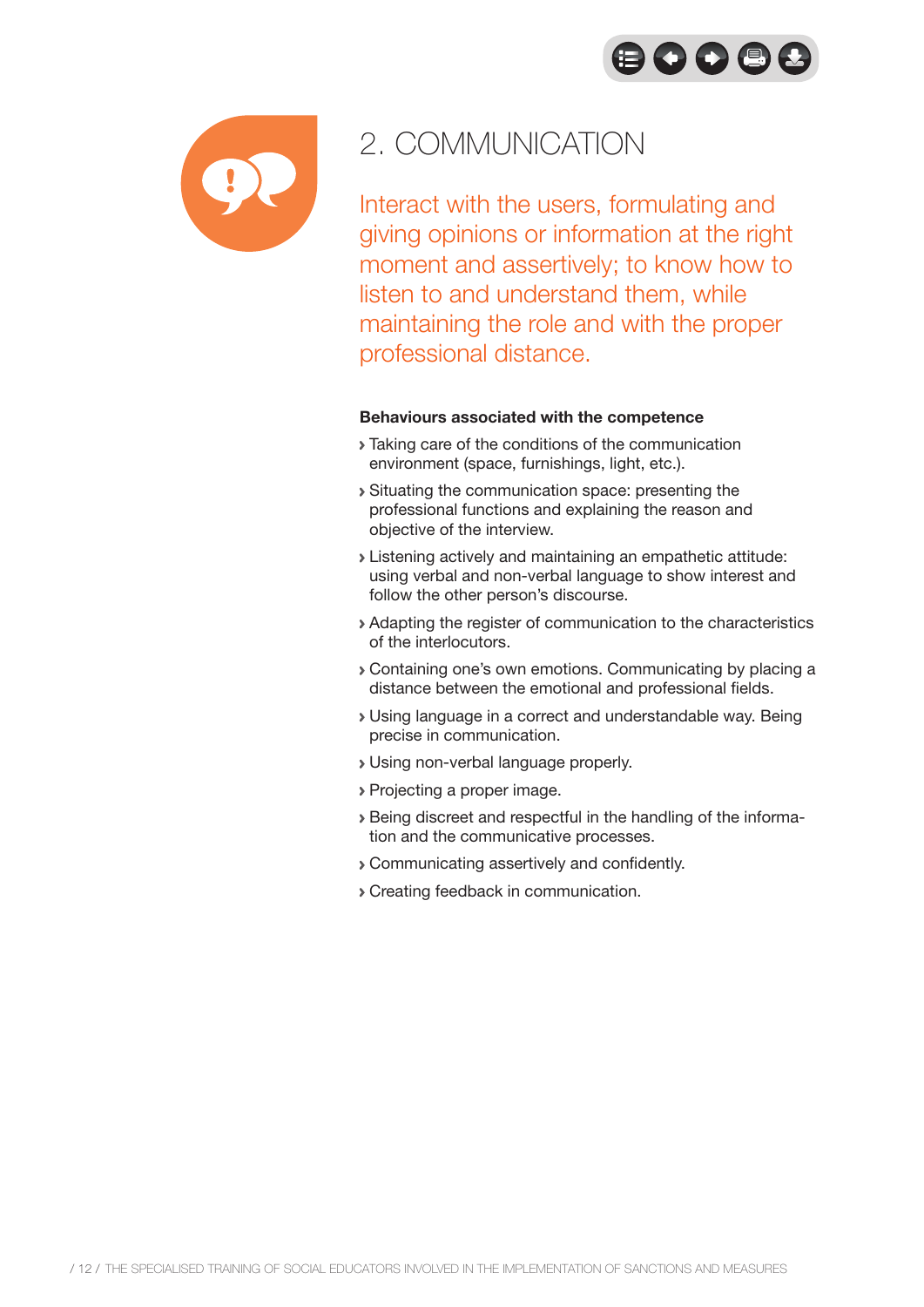

## Training in communication

#### **Objective**

**Interact with the users, formulating and giving opinions or information at the right moment and assertively; to know how to listen to and understand them, while maintaining the role and with the proper professional distance.**

#### **Refresher training**

#### **Contents**

- 1. Components of the communication
	- 1.1. Conditions of the environment
	- 1.2. Contextualisation
- 2. Strategies for optimising communication
	- 2.1. Adapt the register to the interlocutor
	- 2.2. Active listening
	- 2.3. Non-verbal language
	- 2.4. Assertiveness
- 3. Communication for specific purposes (information, persuasion, negotiation, prevention of conflict)
- 4. Communication and maintaining the role 4.1. Professional distance
	- 4.2. Management of information

#### **In depth training activities in communication**

#### **Communicative strategies for the resolution of conflict**

- Management and negotiation of conflict
- Assertiveness and emotional intelligence as tools for prevention and resolution of conflicts

#### **Strategies for optimising communication**

Assertive communication

#### **Communicative skills with specific purposes**

- > Negotiation
- Mediation

#### **Communication in accordance with the profiles of the users**

- Communication in multicultural situations
- Communication in the context of mental health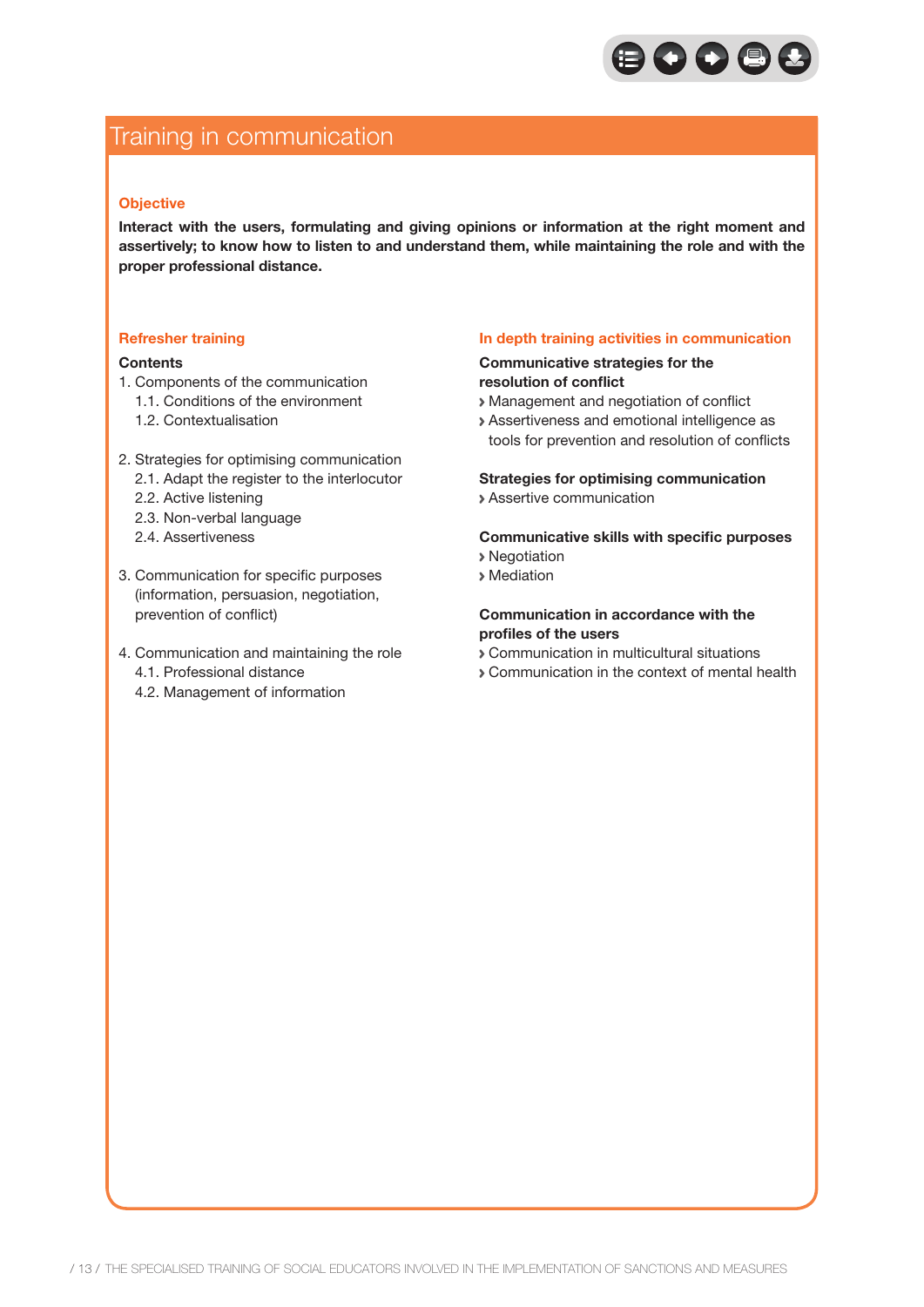



## 3. PREVENTION AND RESOLUTION OF CONFLICT

Intervene in conflict, responding with coherence and firmness, persuading and making others change behaviour or attitude through professional interaction.

- Maintaining an attitude of observation of the indicators that might trigger the conflict in order to prevent it.
- Collecting the available necessary information to asses the different possibilities and elements that affect the conflict.
- Trying to use communicative resources for the prevention/ solution of the conflict.
- Listening and respecting the position of the interlocutor and integrating it into one's own discourse.
- Putting oneself in the place of the other and anticipating his needs and interests.
- Looking for and explaining, among one's own arguments, advantages that will benefit the interlocutor. Mentioning the benefits that the agreements may bring.
- Identifying significant information and appraising the advantages and disadvantages of the possible alternative solutions to a problem.
- Taking decisions quickly and confidently to avoid the escalation of the conflict.
- **>** Isolating the incident.
- Maintaining emotional self-control by avoiding impulsiveness and adopting a tranquil attitude.
- Calling for the support of other colleagues if necessary.
- Reporting on the situation to the managers of the centre or service.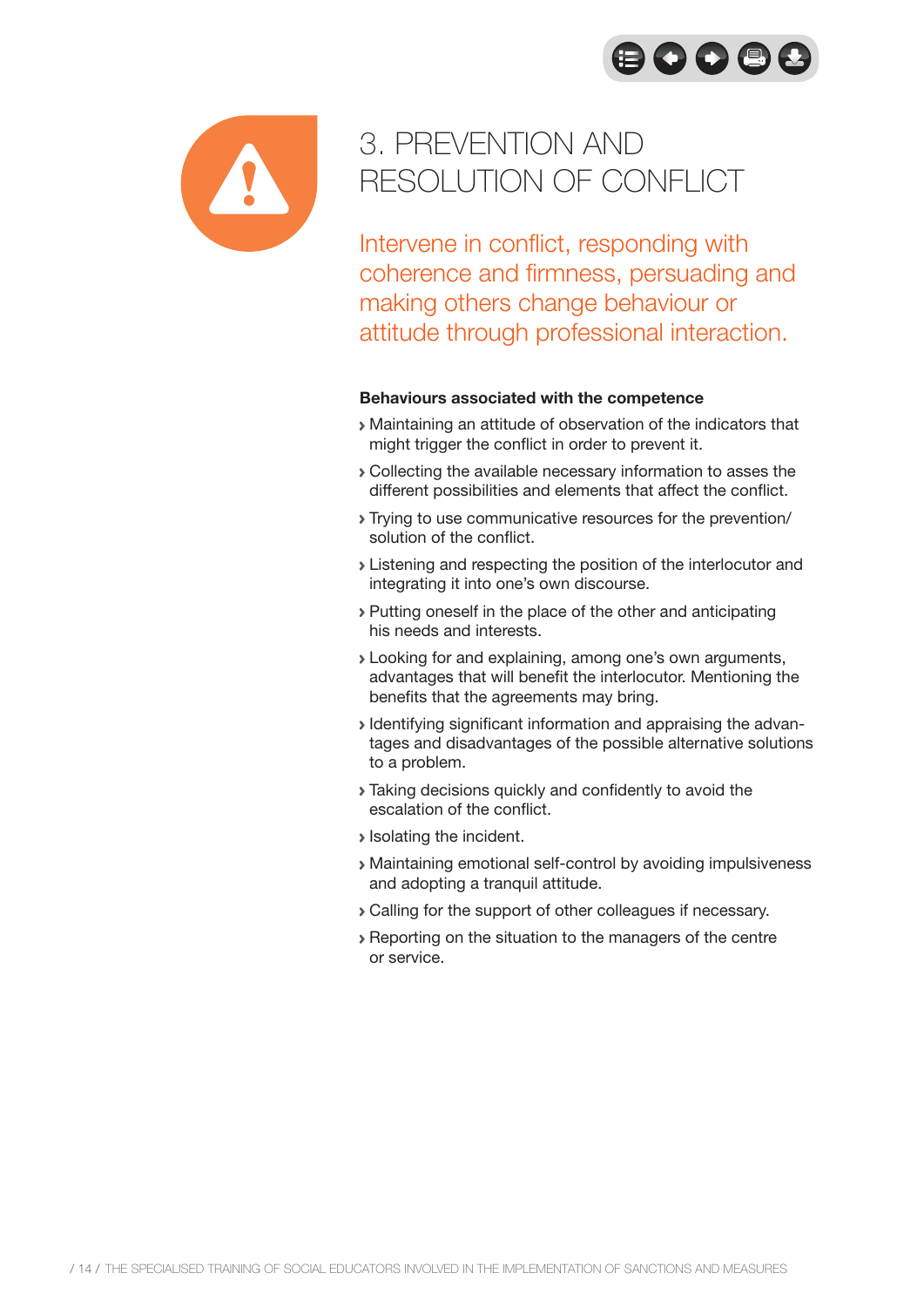

## Training in prevention and resolution of conflict

#### **Objective**

**Intervene in conflict, responding with coherence and firmness, persuading and making others change behaviour or attitude through professional interaction.**

#### **Refresher training**

#### **Contents**

- 1. Strategies for the prevention of conflict
	- 1.1. Observation of indicators
	- 1.2. Collection and management of information
	- 1.3. Techniques of preventive self-protection and safety
	- 1.4. Communicative strategies
- 2. Strategies for the resolution of conflict
	- 2.1. Communicative resources
	- 2.2. Actions to control the situation (isolation of the incident, speed of action, selfprotection criteria, restoration of normality...)
	- 2.3. Key points of the negotiation: phases, tactics
	- 2.4. Mediation
- 3. The application of the disciplinary procedure
	- 3.1. Infractions and sanctions
	- 3.2. Procedure to follow

#### **In depth training activities in prevention and resolution of conflict**

- Prevention of incidents
- Communicative skills for the resolution of conflict
- Mediation techniques for the resolution of incidents
- Negotiation as strategy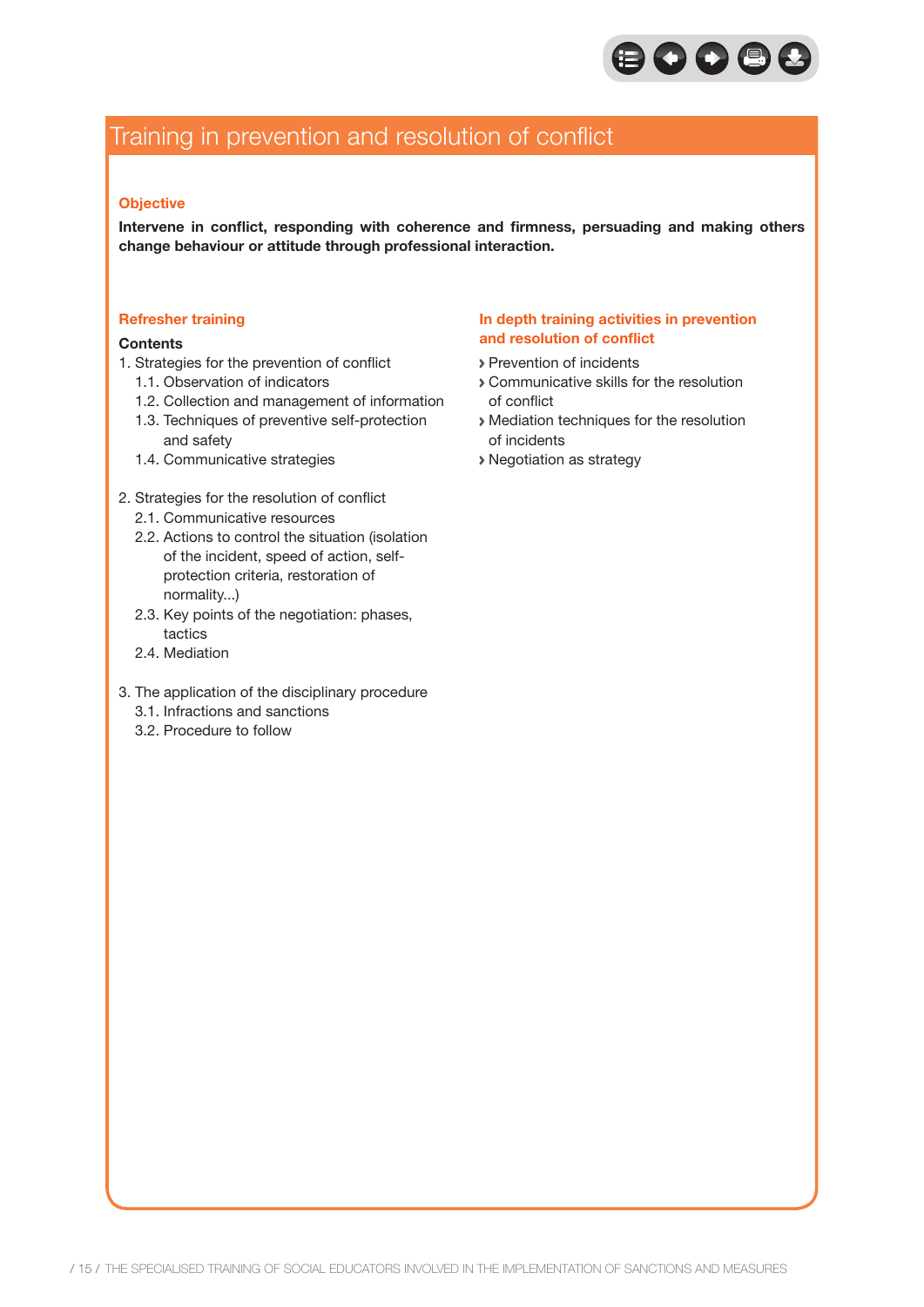$\bigoplus$  008



## 4. ORGANISATION AND MANAGEMENT OF TIME

Organise the tasks to be performed during the work time in accordance with preset objectives and priorities, while anticipating possible unforeseen situations.

- Establishing priorities and time limits for performing the different professional activities, considering the range of cases to be dealt with and the objectives of each one.
- Spending some time every week planning the agenda in accordance with the priorities established.
- Adjusting the professional timetable according to the needs of the services.
- Programming and respecting the tutorial relation and individual and group intervention space.
- Establishing important moments of control on the agenda to achieve the partial objectives or the performance of certain activities.
- Planning the unforeseen events that have a certain predictability.
- Situating the urgency/priority of the unforeseen events when they arise and acting in consequence, assessing their impact on the planned organisation of the tasks.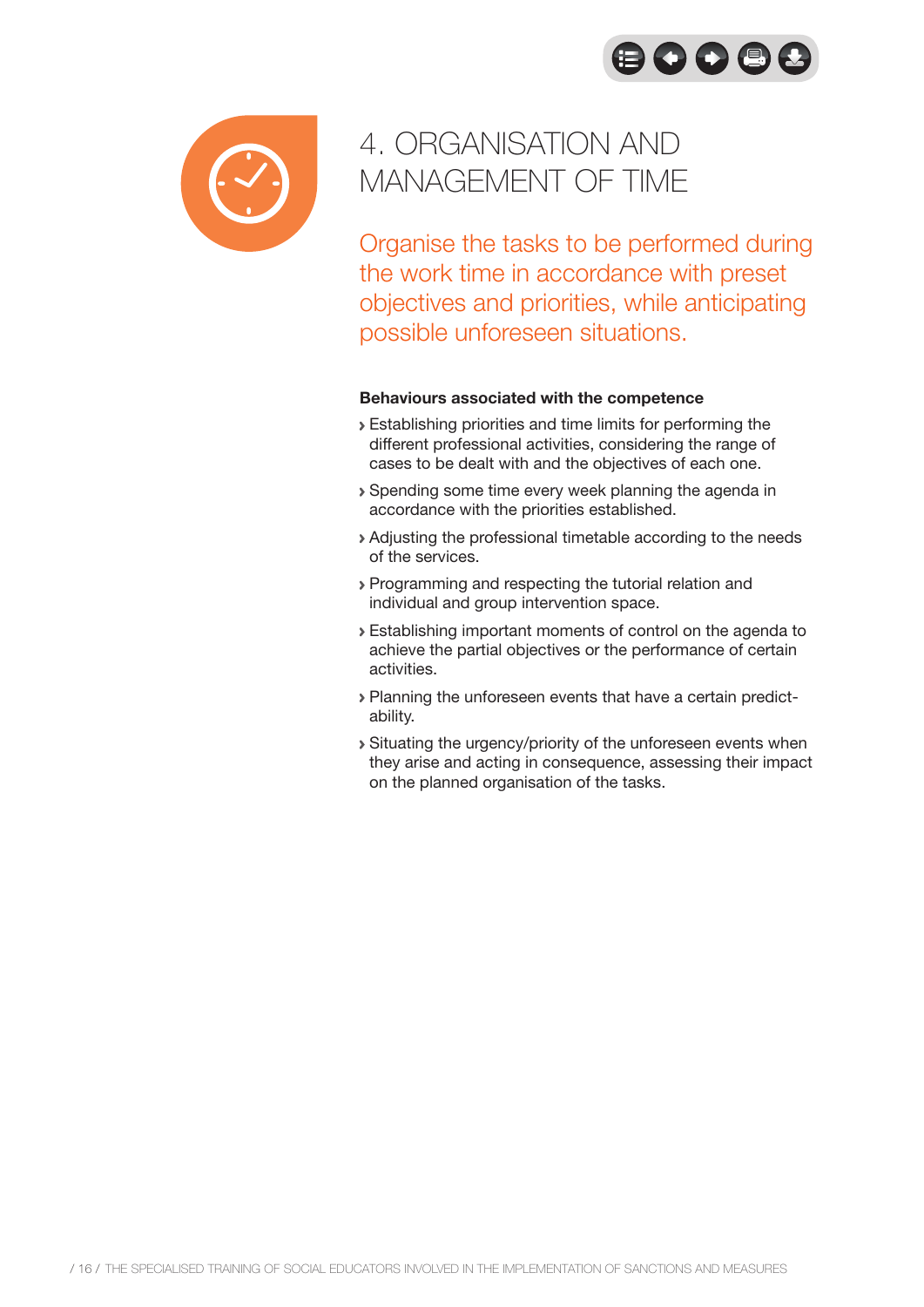

## Training in organisation and management of time

#### **Objective**

**Organise the tasks to be performed during the work time in accordance with preset objectives and priorities, while anticipating possible unforeseen situations.**

#### **Refresher training**

#### **Contents**

- 1. Personal organisation: guidelines and mechanisms used:
	- 1.1. Self-observation of the use of time
	- 1.2. Distorting factors in the management of time
	- 1.3. Relation between time and stress

#### 2. Planning and organisation of the tasks

- 2.1. Management of expectations, actions and purposes in a realistic time period
- 2.2. Definition of objectives and achievement of results
- 2.3. Tools and instruments for the management and organisation of time
- 2.4. Assignment of priorities: criteria of urgency and importance
- 2.5. Predictable unforeseen situations

#### **In depth training activities in organisation and management of time**

- Tools for the management and organisation of time
- Self-observation and organisational analysis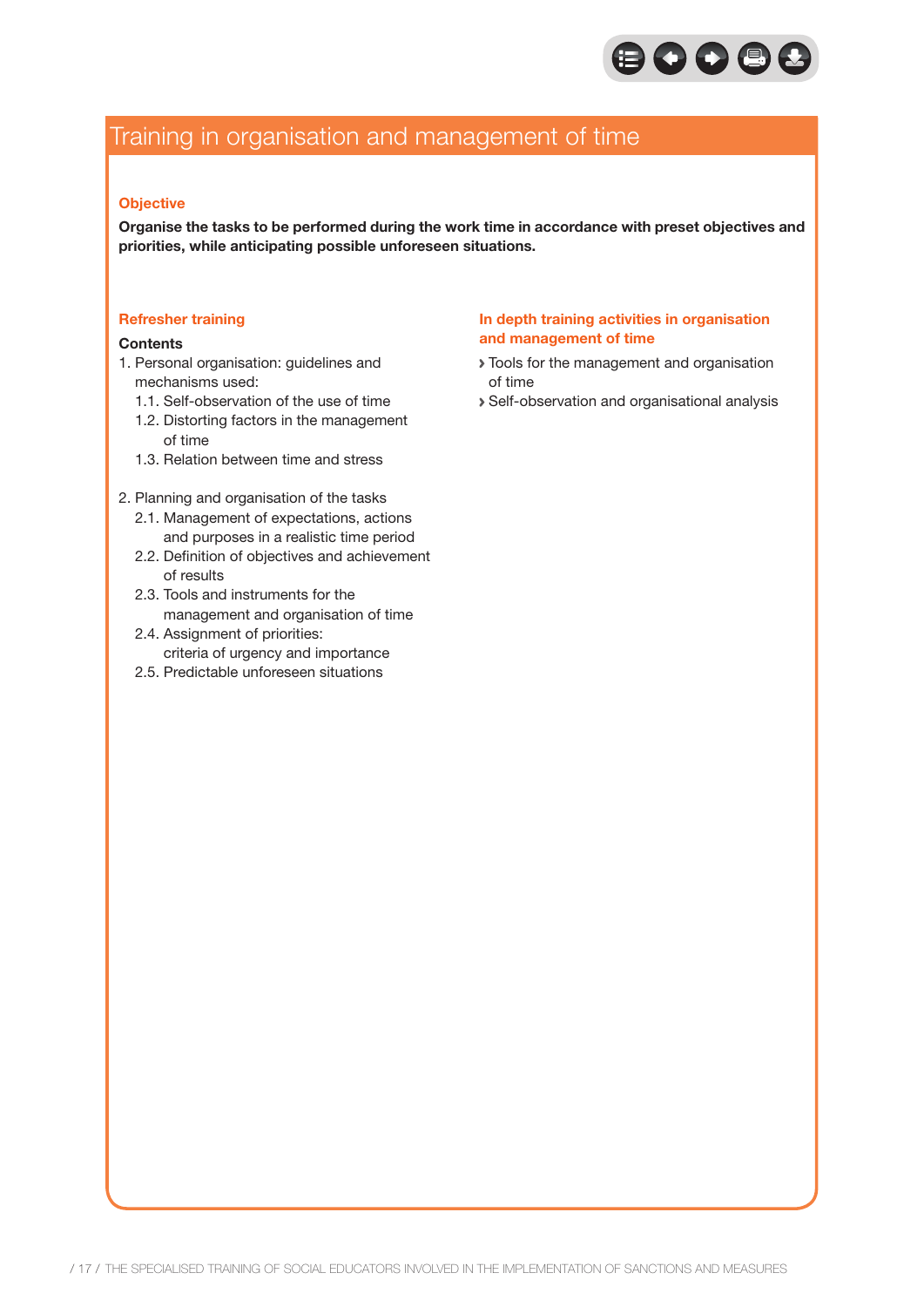80086



## 5. COORDINATION AND TEAM WORK

Take an active part in the achievement of objectives shared with other professionals.

- Sharing and cross-checking the information obtained clearly and flexibly with the other professionals involved in a case.
- Establishing objectives shared with the other professionals and workers jointly and in coordination in order to achieve them.
- Sharing assessment criteria with other professionals.
- Passing on to the other professionals any relevant and appropriate information, bearing in mind the confidentiality of the data.
- Passing on to the professionals concerned any non-binding demands linked to the sphere of professional intervention.
- Recognising and respecting the professional space of others: not intervening in matters that do not concern one, listening actively to other information and points of view, etc.
- Negotiating and reaching agreements.
- Assuming the decisions of the team as one's own and acting in consequence.
- Looking for suitable spaces for proper coordination. Foreseeing them and specifying them.
- Not allowing personal conflicts to interfere in the professional task.
- Showing initiative and willingness to collaborate with other professionals. Offering support.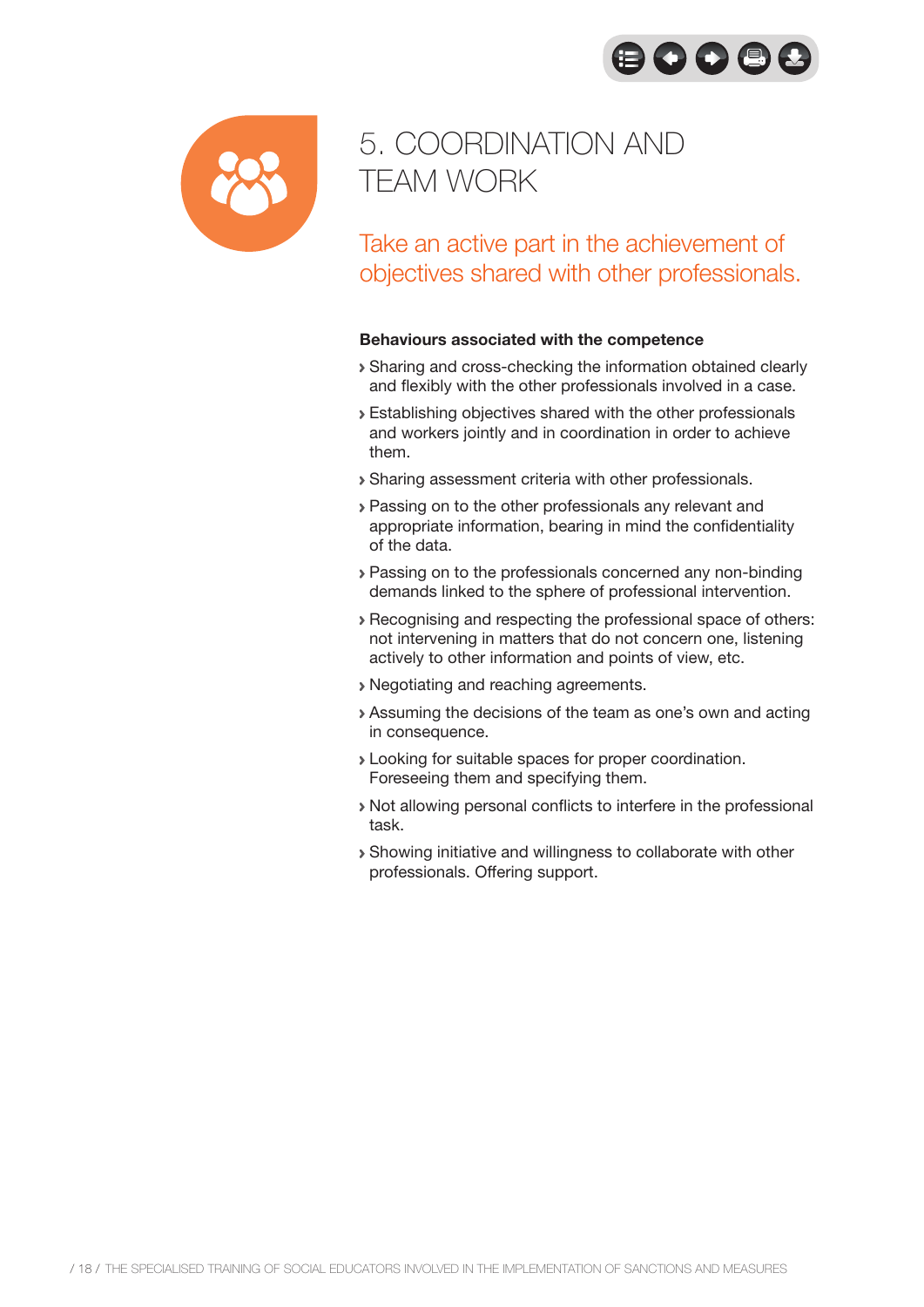

## Training in coordination and team work

#### **Objective**

**Take an active part in the achievement of objectives shared with other professionals.**

#### **Refresher training**

#### **Contents**

- 1. The work team
	- 1.1. Definition of team
	- 1.2. Characteristics of a work team
	- 1.3. Evolution of a work team
	- 1.4. Roles and functions of a team
	- 1.5. The social educator's work teams: the social educators' team and the multidisciplinary team
	- 1.6. Management of conflict in the team
- 2. Team work
	- 2.1. Collaboration and cohesion of the team
	- 2.2. Effective teams: planning and assessment of the task of the team
	- 2.3. Formulation, achievement and appraisals of common objectives
	- 2.4. Common coordination spaces
	- 2.5. Management of information in the team and data protection
- 3. Coordination with other external agents: networking

#### **In depth training activities in coordination and team work**

- Techniques for the management of dysfunctions in the work teams
- Management of the emotions in team work
- Techniques of assertive communication for the cohesion of the team
- Work strategies on multidisciplinary teams
- Professional roles in the work team
- Emotional intelligence
- Knowledge and interrelation with the resources network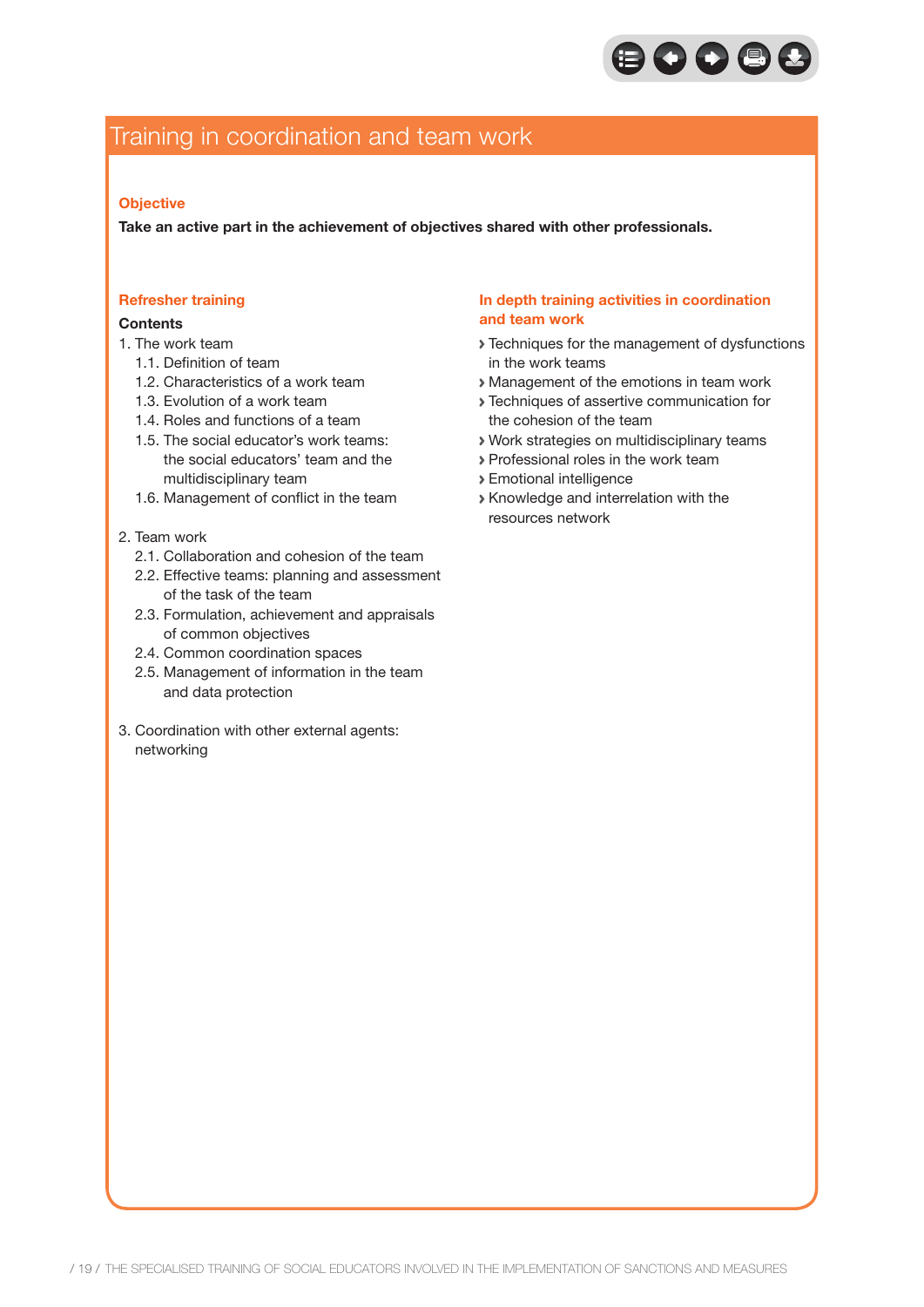



## 6. INITIATIVE AND CREATIVITY

Be proactive in order to resolve effectively the situations those arise in the everyday professional activity and to make proposals for improvement. Think of new and different solutions to problems or situations required by the work place, the organisation or the user in a changing context.

- Incorporating into the intervention plans any informal elements that can complement the professional intervention.
- Offering alternatives to new needs arising from the professional intervention.
- Proposing changes in the work processes when they do not produce the expected result.
- Providing solutions to everyday problems.
- Educating oneself in the knowledge and application of new instruments of intervention both in the group and individually.
- Maintaining an active dynamic attitude in interaction with the group, making different proposals bearing in mind the interests of the users which will incentivate and motivate their participation.
- Updating the strategies used and adapting them to the characteristics of the users.
- Making positive contributions to the improvement of resources and processes.
- Adapting without accommodating, maintaining an active attitude to improvement.
- Not opt for the easy alternative and not falling into monotony and predictability in the response.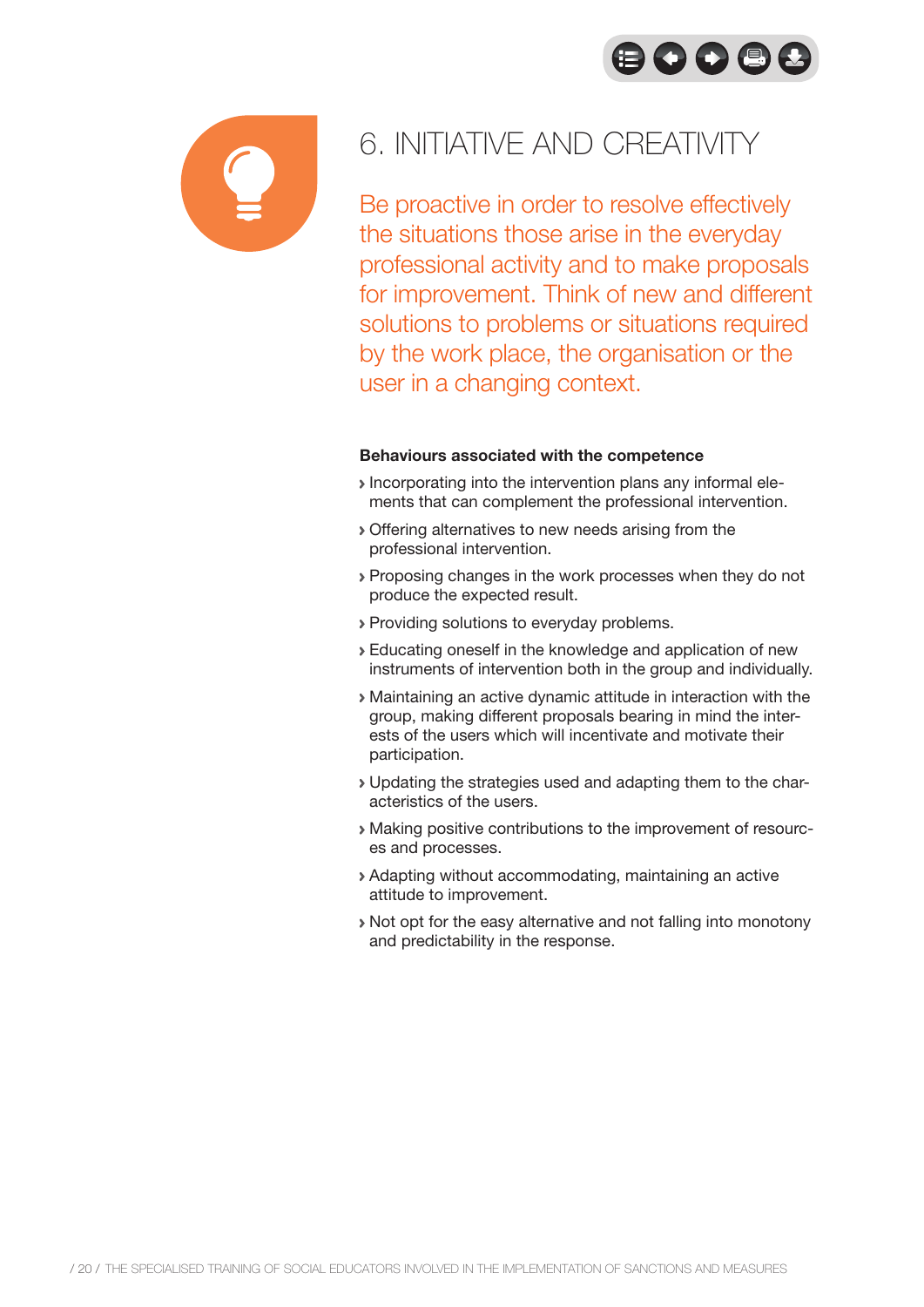

### Training in initiative and creativity

#### **Objectives**

**Be proactive in order to resolve effectively the situations those arise in the everyday professional activity and to make proposals for improvement. Think of new and different solutions to problems or situations required by the work place, the organisation or the user in a changing context.**

#### **Refresher training**

#### **Contents**

- 1. Initiative, proactivity and reactivity
	- 1.1. The constructive critical attitude
	- 1.2. Efficiency and efficacy
	- 1.3. Facing complex situations
	- 1.4. Adaptation to the environment

#### 2. Creativity

- 2.1. Definition and utility of creativity
- 2.2. Obstacles to creativity
- 2.3. Self-diagnosis, resistance and potential
- 2.4. Techniques and instruments that foster creativity

#### **In depth training activities in initiative and creativity**

- Application of creativity to the design of socioeducational activities
- Workshop for the promotion of creativity in the users
- Creativity and initiative as professional tools
- Techniques for promoting creativity in work teams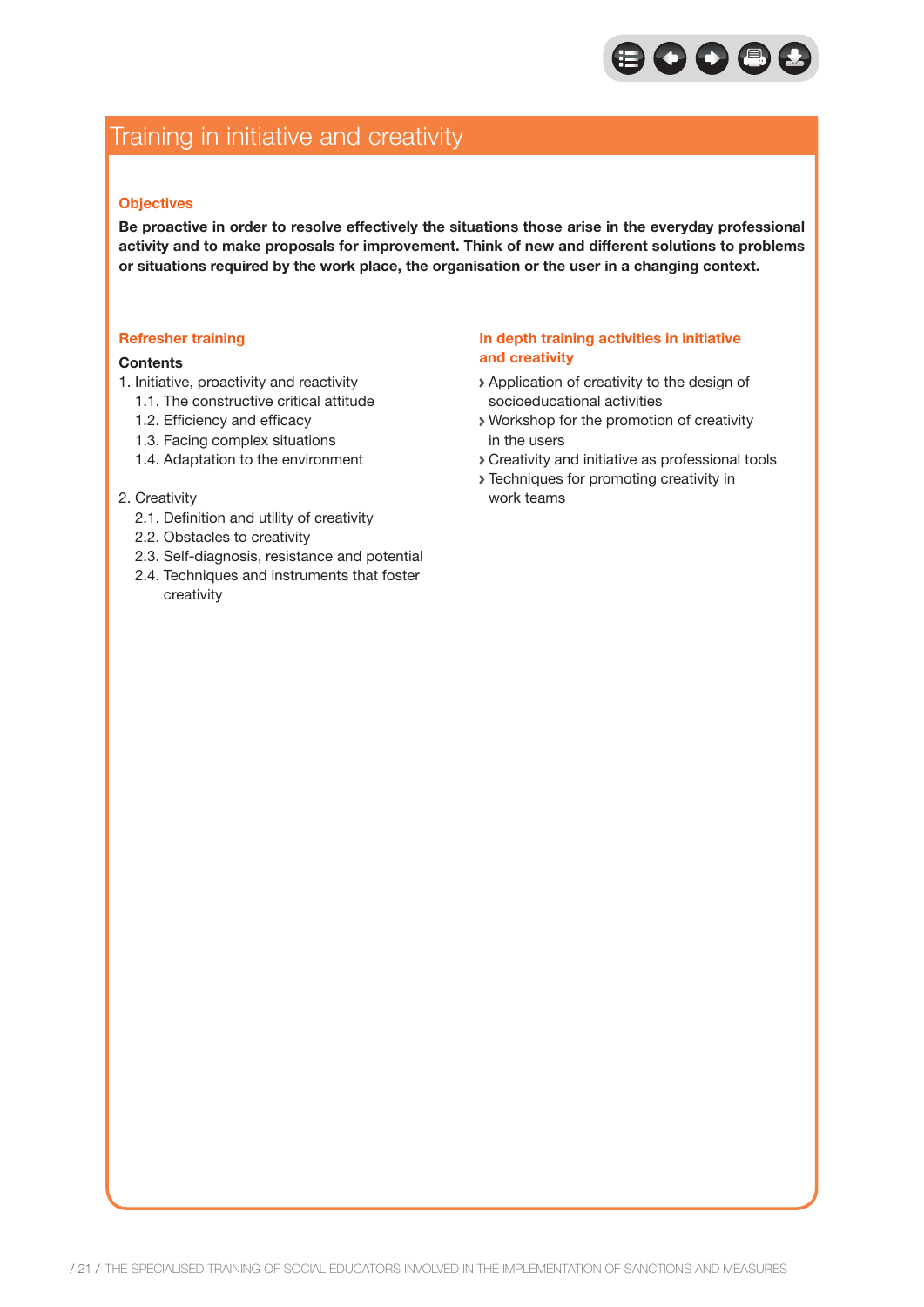



## 7. RESISTANCE TO PRESSURE

## Work with efficacy in the face of

environmental pressure, hostility or stress generated in the intervention itself or in the relation with the other professionals. Control emotional reactions and behaviour, avoiding impulsive or hasty responses, and to resist the frustration that often occurs in complex contexts.

- Adapting the professional intervention to the real possibilities (not trying to go beyond what is possible) and assuming the conditions of the environment where the intervention takes place and the professional limits.
- Seeking support from the immediate command or other members of the team in difficult cases.
- Asking the command and/or accepting the participation of other professionals in the case, or a change of professional, when he or she is considered emotionally incapable of continuing.
- Anticipating the reaction of the user in difficult situations: foreseeing it and preparing strategies.
- Situating the difficult situations and/or relapses of the case as part of the process of intervention and not living them negatively.
- Knowing how to maintain the criterion and professional distance despite the emotional pressure, tiredness or other factors of stress.
- Looking for supervision spaces.
- Obtaining training resources that make it possible to perform the professional task better and thus reduce anxiety and pressure.
- Identifying situations that may cause stress (personal) realistically and looking for and using mechanisms to avoid or reduce it.
- Circumscribing conflicts exclusively to the work environment.
- Maintaining emotional and behavioural self-control.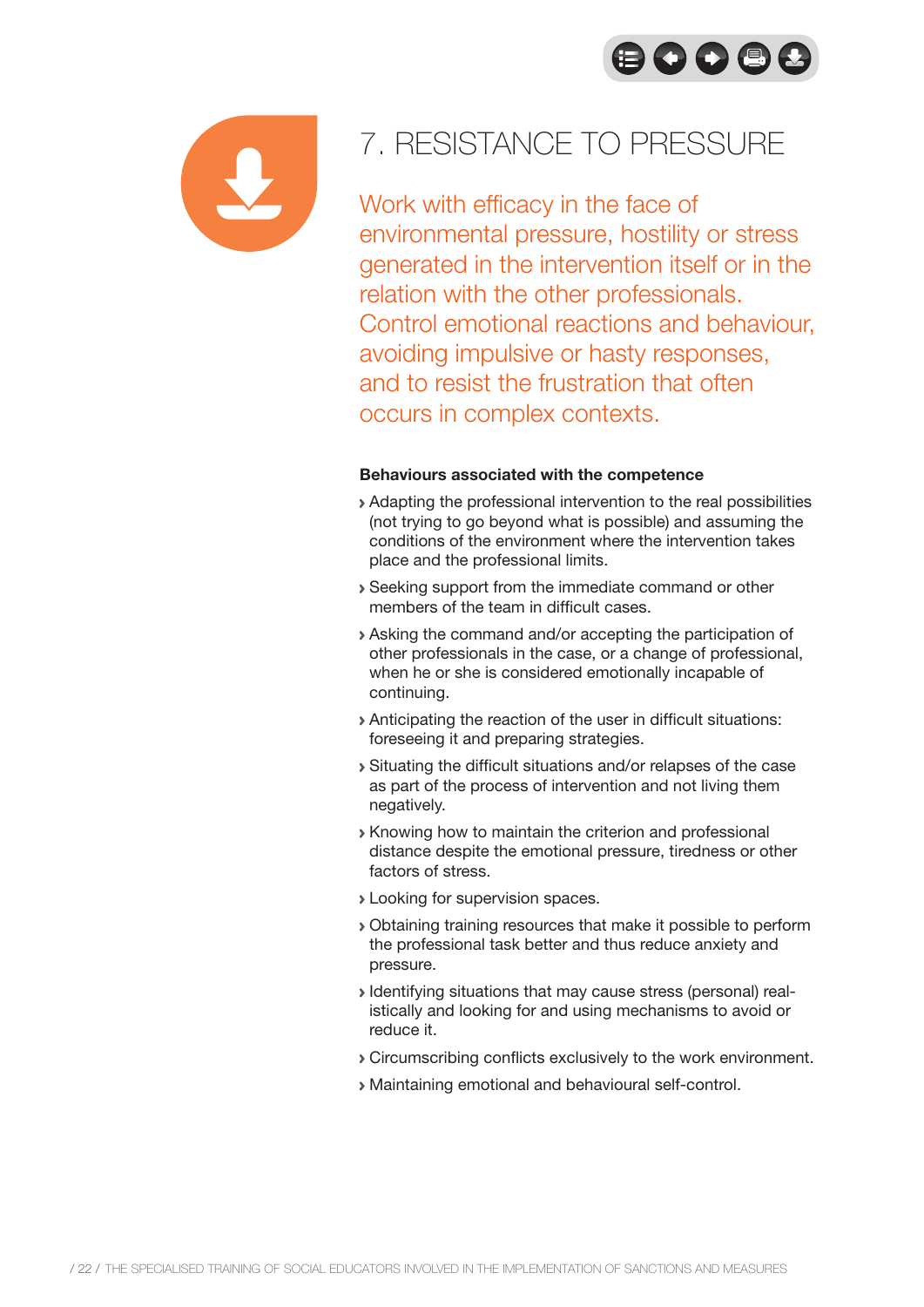

### Training in resistance to pressure

#### **Objectives**

**Work with efficacy in the face of environmental pressure, hostility or stress generated in the intervention itself or in the relation with the other professionals. Control emotional reactions and behaviour, avoiding impulsive or hasty responses, and to resist the frustration that often occurs in complex contexts.**

#### **Refresher training**

#### **Contents**

- 1. Factors that generate pressure
	- 1.1. The environment and the organisation
	- 1.2. Interaction with users
	- 1.3. Interaction with other professionals
	- 1.4. Individual factors
- 2. Analysis of personal factors for coping with pressure
- 3. Techniques and instruments for managing pressure

#### **In depth training activities in resistance to pressure**

- Workshop in techniques and strategies of personal management in situations of pressure and stress
- I dentify and minimise the effects of stress
- The intervention adapted to the possibilities of the institution
- Professional self-healing
- Techniques of self-control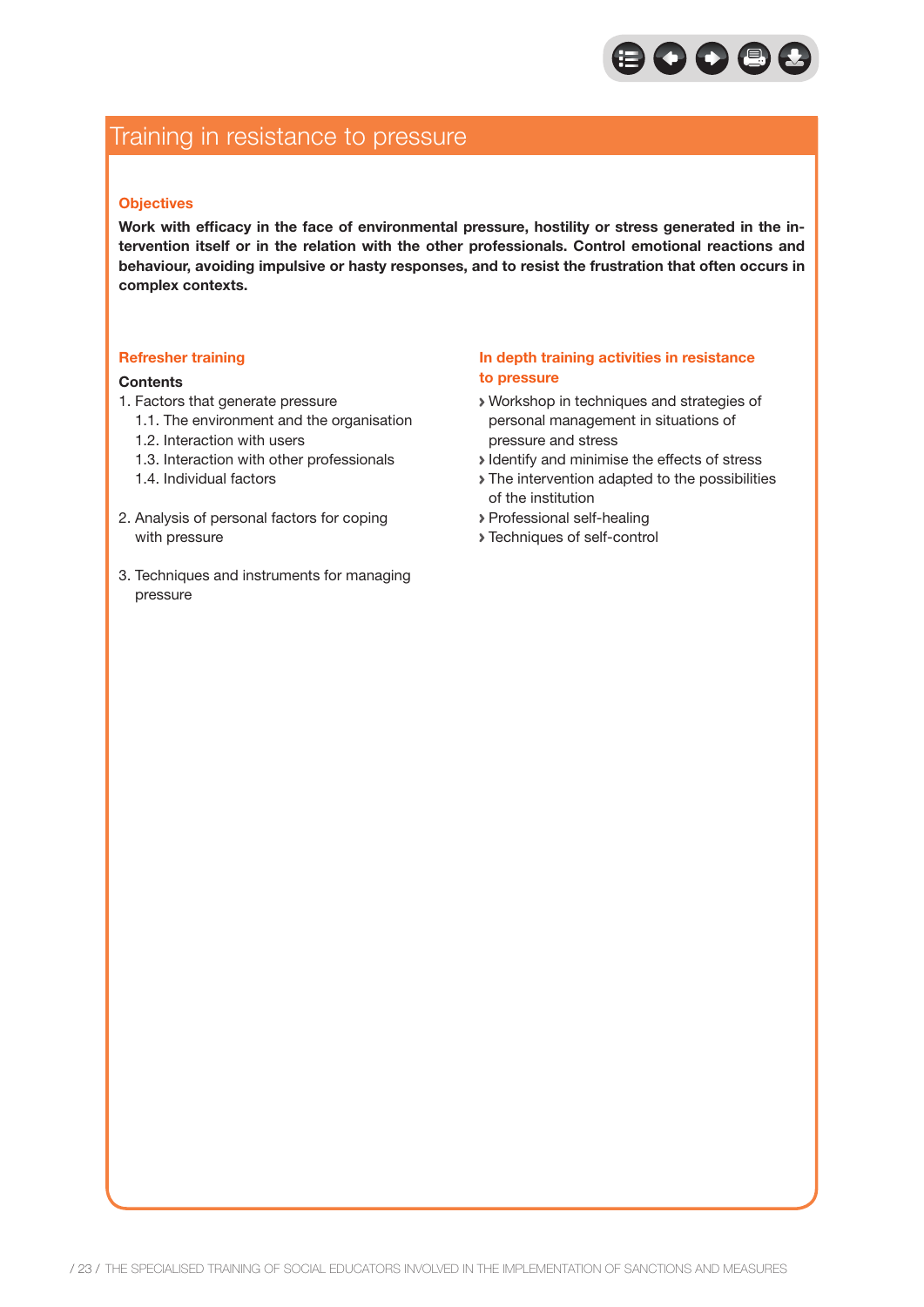



## 8. MANAGEMENT OF INFORMATION

Obtain information from different sources, discriminate what is relevant in accordance with the objectives established and draw the proper conclusions. Explain and transmit the information clearly and concisely, through speaking or writing.

- **I** Identifying the purpose of the information in each case before starting the process of looking for and ordering it. According to the purpose, think what the relevant information to be gathered is.
- Not looking for information about subjects that unnecessarily invade the privacy of the person and/or have nothing to do with the professional sphere or the objective of the search for information.
- Using different sources for gathering the information (carrying out interviews with users, coordination with other professionals of the institution, observation of certain behaviours, etc.).
- Collecting and analysing documents. Reviewing the information in the users' files.
- Cross-checking the information.
- Analysing the information relating to the crime objectively, not allowing it to condition the professional action.
- Persevering in the search for information even though it may be difficult to obtain.
- Preparing and developing the interviews properly: arrange the day, time and place, set the objectives, prepare a script and manage the time well.
- Informing the interlocutor of the objective of the search for information.
- Respecting the interlocutor at all times and relating to him while being aware of the institutional image that is being projected.
- Adapting the communicative register to the characteristics of the receiver of the information.
- Classifying the information obtained as "relevant" and "irrelevant" according to the purpose for which it has been sought.
- Collecting the information obtained which is both relevant and appropriate and the sources of information in writing in a synthetic, clear and orderly manner.
- Being discreet and respectful in the handling of the information.
- Passing on the information with rigour and objectivity in the face of any change in the user's situation.
- Informing without emitting unnecessary value judgements.
- Preserving the confidentiality of the information according to legal and ethical criteria.
- Stating the sources of information in the reports.
- Not reiterating a demand for information which is already there.
- Coordinating the gathering of information with the other professionals.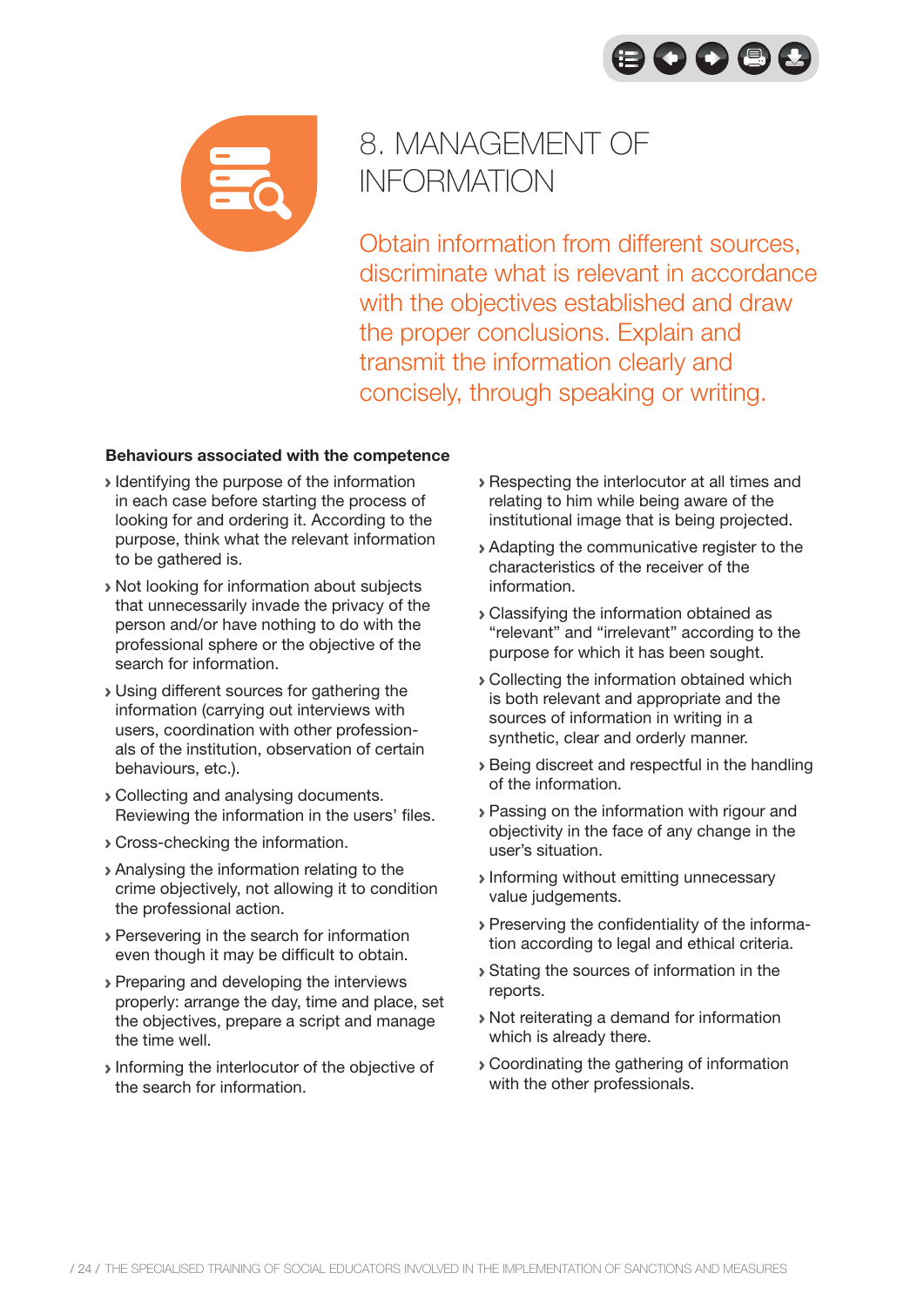

## Training in management of information

#### **Objectives**

**Obtain information from different sources, discriminate what is relevant in accordance with the objectives established and draw the proper conclusions. Explain and transmit the information clearly and concisely, through speaking and writing.**

#### **Refresher training**

#### **Contents**

- 1. The context of the information, destination and purpose
- 2. Data protection
	- 2.1. Basic questions
	- 2.2. Limits of the coordination and transmission of the information
	- 2.3. Impact of the new technologies
- 3. Techniques of gathering information
	- 3.1. The interview with the subject and with the immediate social environment
	- 3.2. Other sources of information: reports, files, questionnaires, etc.
	- 3.3. Coordination with other agents
	- 3.4. Obtaining information through informal spaces/systems
- 4. Writing up the information
	- 4.1. Basic rules for the drafting of documents (objective, receiver, information to be supplied, order of the information, review of the content...)
	- 4.2. Technological resources and models of documents linked to the service
- 5. Techniques of oral expression in formal contexts
	- 5.1. Identification of the communicative context
	- 5.2. Structure of the information in the discourse
	- 5.3. Paralinguistic resources: voice, intonation, rhythm, etc.
	- 5.4. Non-verbal communication

#### **In depth training activities in management of information**

- Workshop for writing documents
- Institutional computer systems and the management of information
- Data protection
- Workshop in speaking techniques
- Speaking in public
- Communication by telephone
- Practical methodology in the drafting of reports
- Linguistic criteria and terminology in the legal field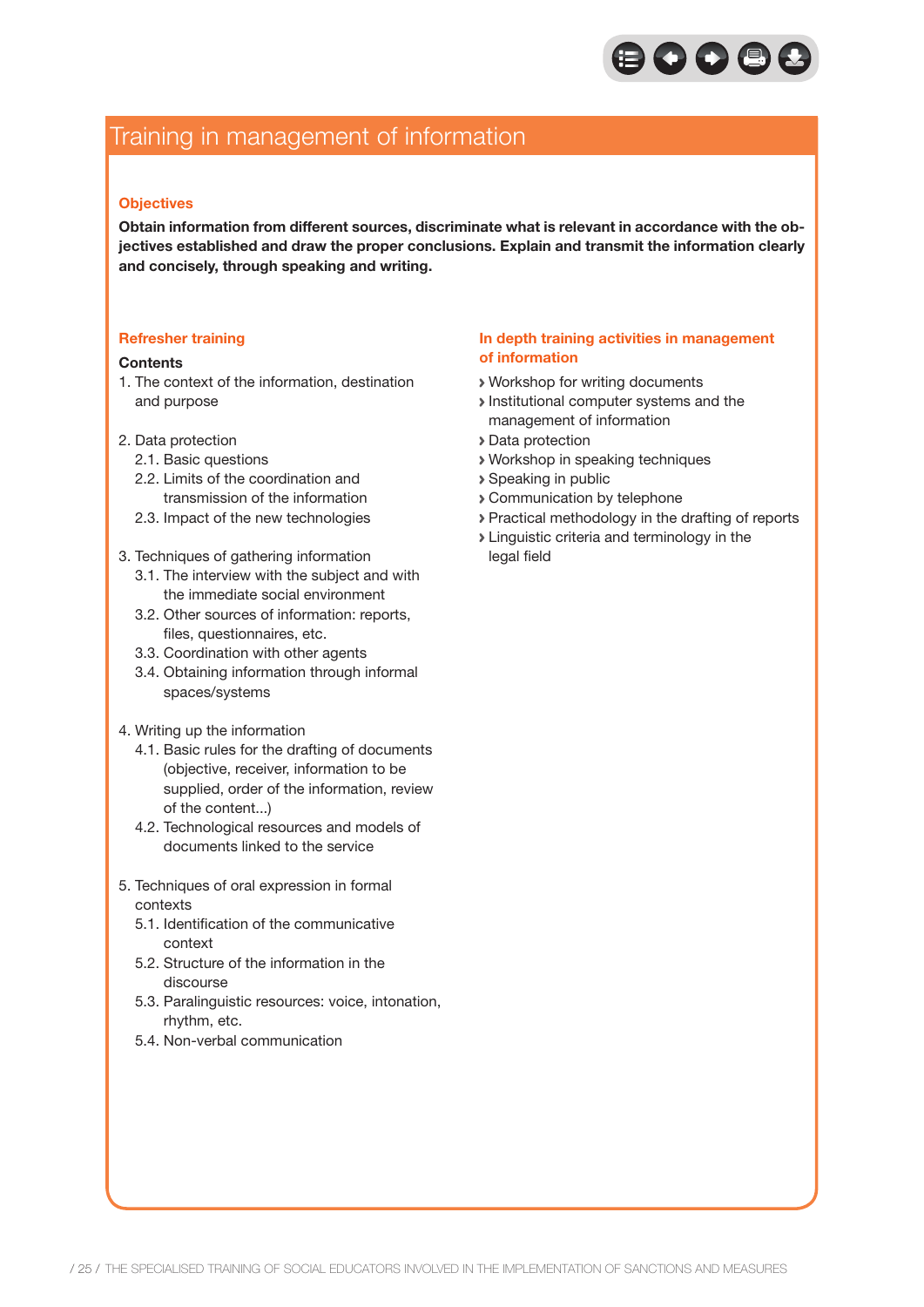

# **Training**  activities by fields of work

/ 26 / The specialised training of social educators involved in the implementation of sanctions and measures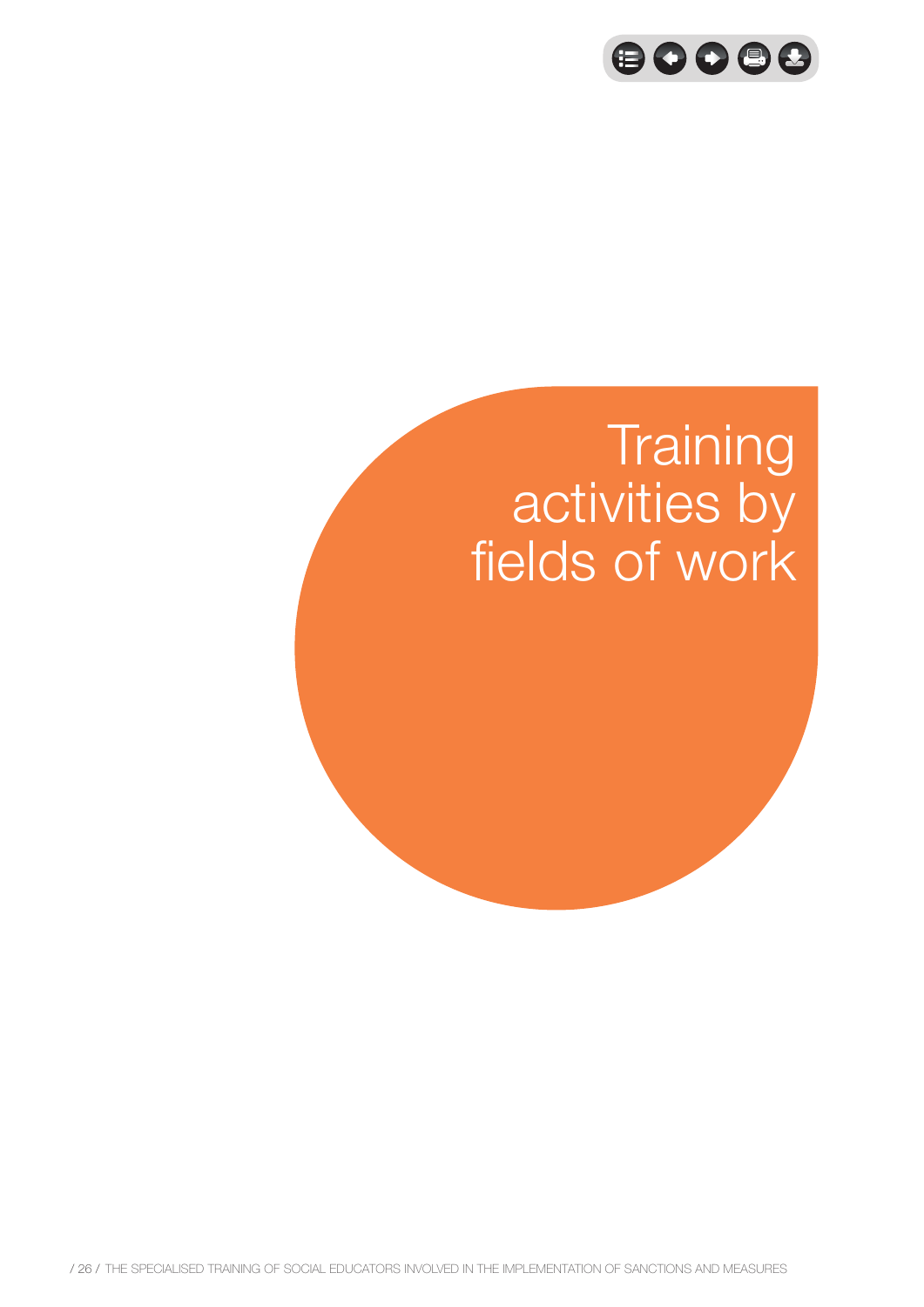80086



## 9. PLANNING EDUCATIONAL ACTIONS

Design, monitor and assess educational programmes and actions aimed at individuals or groups, starting from the detection of educational needs.

- Differentiating the users' explicit demands from their real needs.
- Rechannelling disperse or inappropriate demands.
- Avoiding standard assessments individualise.
- Giving priority to the user's needs.
- Formulating, structuring and timing educational objectives in accordance with the needs detected and the length of the measure.
- Involving the users in the drafting of the educational programme they will be taking part in.
- Selecting the relevant strategies and group and/or individual activities in accordance with the process required by each person or group.
- Adapting the planning of the intervention to the time of the judicial procedure.
- Selecting the resources (material, functional...) necessary to achieve the objectives.
- Foreseeing the assessment of the plans or educational actions (instruments, moments).
- Periodically reviewing the work plan established and the commitments acquired with the users and adapting the objectives and the actions according to the changes that have occurred.
- Coordinating with the other professionals involved in the planning or development of the programmes.
- Detecting and planning the end of the professional action. Giving the user a progress report.
- In the case of victim servicess, being flexible in carrying out the interviews in accordance with their specific emotional state and adapting the intervention to this reality at all times.
- In the case of victim servicess, reaching flexible agreements that are adapted to possible critical events.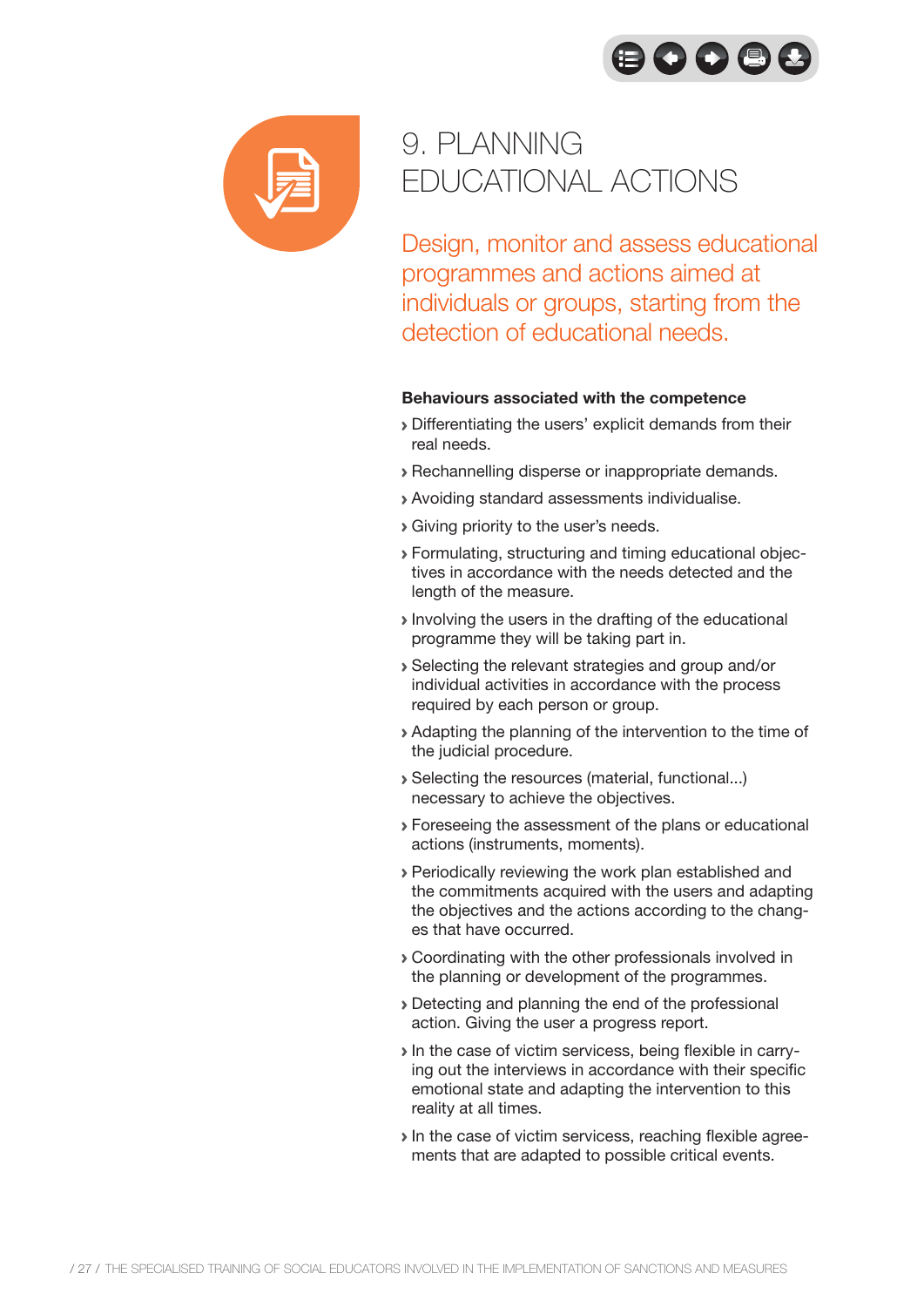

### Training in planning educational actions Assessment of needs and drafting of an intervention plan

#### **Objective**

**Assess the needs of individual victim servicess and design intervention plans.**

#### **Refresher training**

#### **Contents**

- 1. Limits and possibilities of the intervention
	- 1.1 The legal framework and internal regulations (protocols of intervention)
	- 1.2 The organisational context and the functions of the teams caring for the victim
	- 1.3 Institutional coordination: public prosecutor's office, courts, prisons, government offices, etc.
	- 1.4 Social and psychological support resources network
- 2. Analysis of the needs of the victim
	- 2.1. Detection of personal, social, psychological, economic, legal needs. Distance between the demand and the real needs
	- 2.2. Detection of the risk to life (new aggressions)
	- 2.3. Other situations that require emergency interventions
- 3. The drafting of intervention plans
	- 3.1. The involvement of the user in the specification of the intervention plan. Willfulness as a framework of intervention
	- 3.2. Drafting of objectives adapted to the needs and possibilities of social, psychological and judicial intervention
	- 3.3. The agreements with the victim: a dynamic process
	- 3.4. Specification and timing of individual actions and strategies. Assessment indicators
	- 3.5. Institutional tools at the service of the planning. Specific data base

#### **In depth training activities in assessment of needs and drafting of an intervention plan**

- Methodology of the planning
- Double victimisation
- Emotional management and self-healing
- Gender perspective
- Assessment of needs in victims with psychic disability
- Assessment of needs in child victims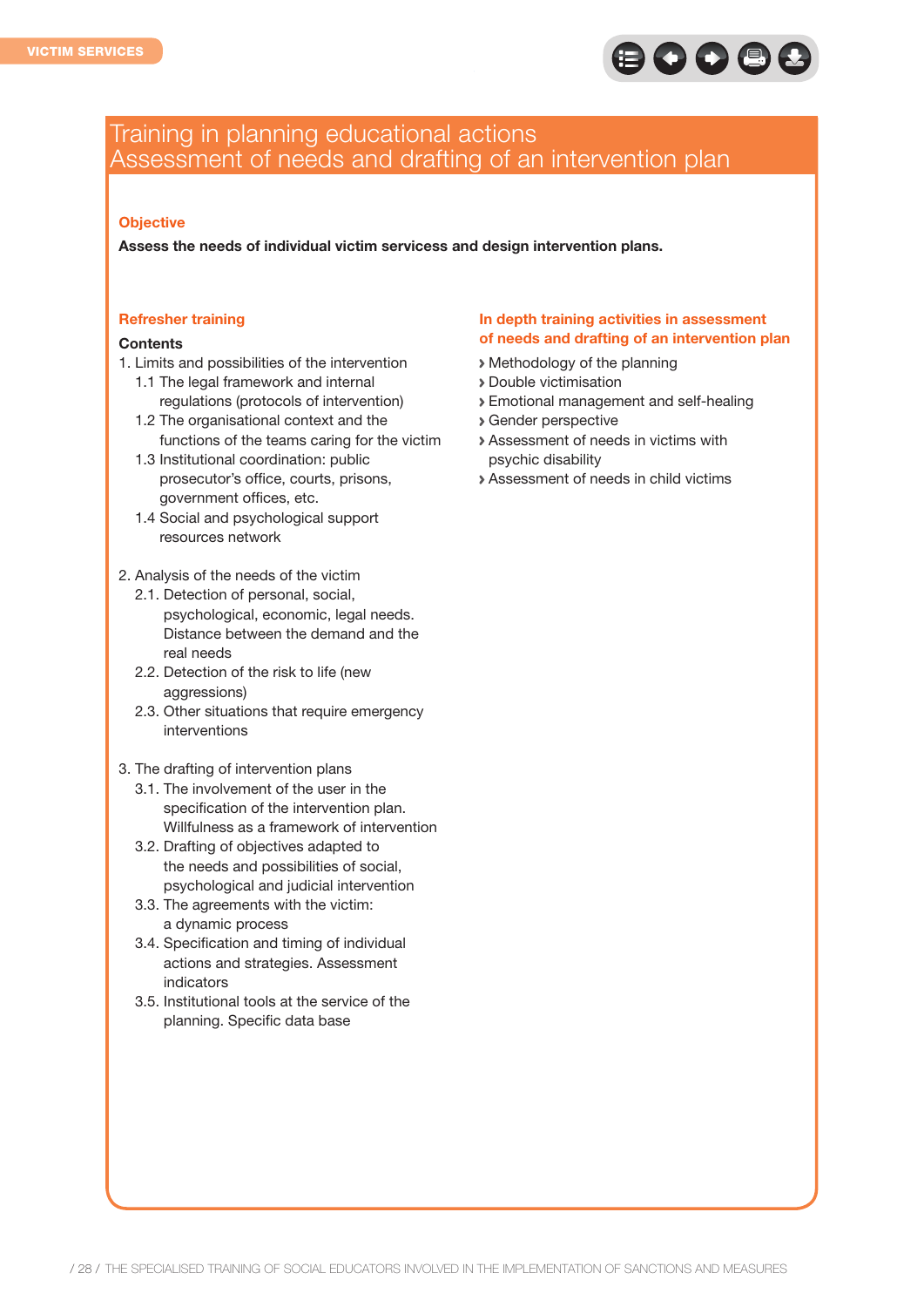

### Training in planning educational actions I. A structured assessment of educational needs

#### **Objectives**

**Detect the inmates' individual educational needs. Use the RisCanvi structured assessment tool correctly. Share and coordinate the information obtained with the other members of the multidisciplinary team.**

#### **Refresher training**

#### **Contents**

- 1. The semistructured interview
	- 1.1. Characteristics
	- 1.2. Different interview situations
	- 1.3. Sources of information
	- 1.4. Variables that intervene in the interview
	- 1.5. Verbal and non-verbal aspects
	- 1.6. Techniques for fostering communication
- 2. The structured assessment of risk
	- 2.1. The RisCanvi project: risk-needresponsiveness model
	- 2.2. Instruments of assessment
	- 2.3. Multidisciplinary assessment procedure. The role of the social educator
	- 2.4. The computer application
- 3. The detection of individual needs through interaction and group work

#### **In depth training activities in the structured assessment of educational needs**

- Assessment of risk: cases workshop
- Design of the individual treatment programme and curricular itineraries
- Semistructured interview workshop
- The RisCanvi computer application: use and possibilities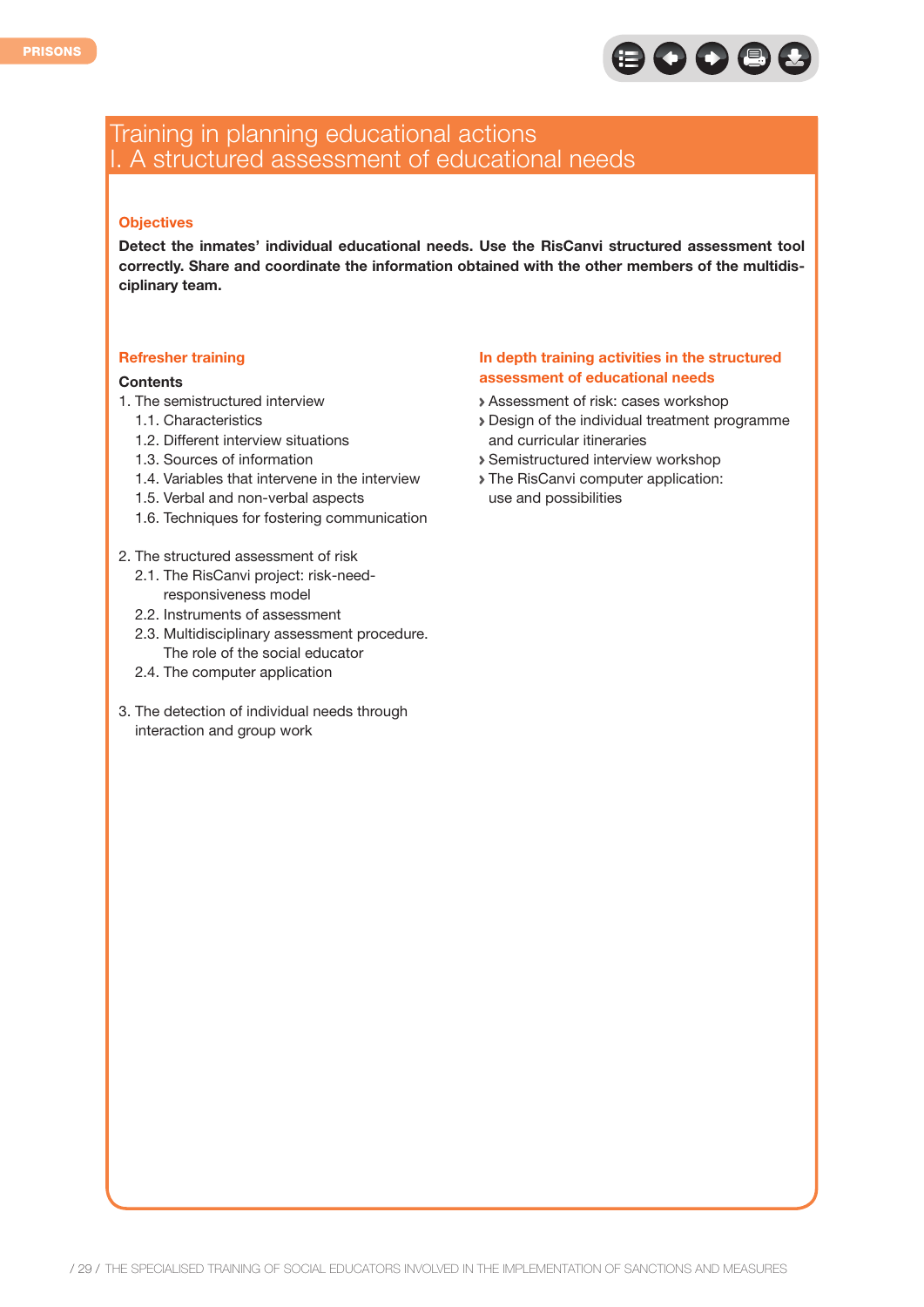

### Training in planning educational actions II. Design and planning the Individual treatment programme (ITP) and the group activities

#### **Objective**

**Design, monitor and assess educational programmes and actions aimed at individuals and groups, starting from the detection of educational needs.**

#### **Refresher training**

#### **Contents**

- 1. Why do we have to plan?
	- 1.1. Characteristics of a good planning process
	- 1.2. Identification of the main difficulties
	- 1.3. The curricular organisation framework programme
- 2. Individual educational planning
	- 2.1. Contextualisation of the ITP: legal framework, objectives and characteristics
	- 2.2. From the detection of educational needs to the drafting of the ITP
	- 2.3. The internal coherence of the ITP: objectives, content, methodology, timing and assessment
	- 2.4. The SIPC computer environment
	- 2.5. Procedure for validating the ITP. Multidisciplinary work
	- 2.6. The continuous assessment and motivation system
- 3. The planning process adapted to the group activities
	- 3.1. The detection of group needs and the programming of socioeducational activities
	- 3.2. Definition of objectives, content, methodology, timing and assessment

#### **In depth training activities in design and planning of the ITP and the group activities**

- > The RisCanvi computer application: use and possibilities
- Programming and planning of group activities
- Workshop for drafting the ITP
- Programming of socioeducational activities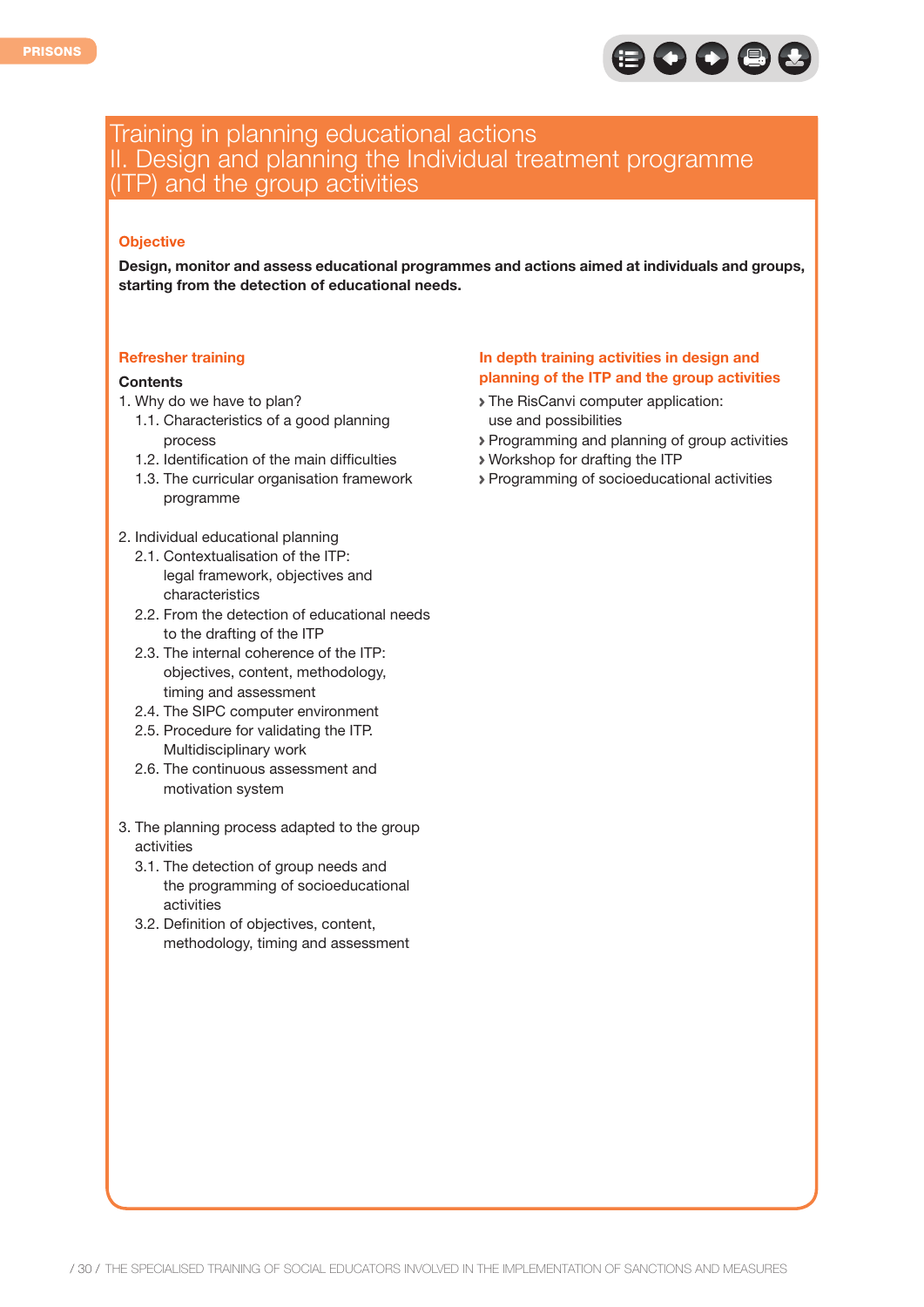

### Training in planning educational actions I. A structured assessment of educational needs of the juveniles

#### **Objectives**

**Detect in a structured way the juveniles' individual educational needs. Use the institutional instruments properly. Share and coordinate the information obtained with the other members of the multidisciplinary team.**

#### **Refresher training**

#### **Contents**

- 1. The semistructured interview
	- 1.1. Characteristics
	- 1.2. Different interview situations
	- 1.3. Sources of information
	- 1.4. Variables that intervene in the interview
	- 1.5. Verbal and non-verbal aspects
	- 1.6. Techniques for fostering communication
- 2. The appraisal of individual educational needs
	- 2.1. Structured assessment and the SAVRY
	- 2.2. Methodological aspects
	- 2.3. Multidisciplinary assessment procedure. The role of the social educator
	- 2.4. The computer application
	- 2.5. Relevance and formal and informal processing of the information
	- 2.6. Cross checking the information and passing it on to the team

#### **In depth training activities in the structured assessment of educational needs**

- Practice of the semistructured interview
- Appraisal of risk: case workshop
- > The SAVRY computer application: use and possibilities
- Multidisciplinary appraisal of cases
- Tools for the improvement of the detection of educational needs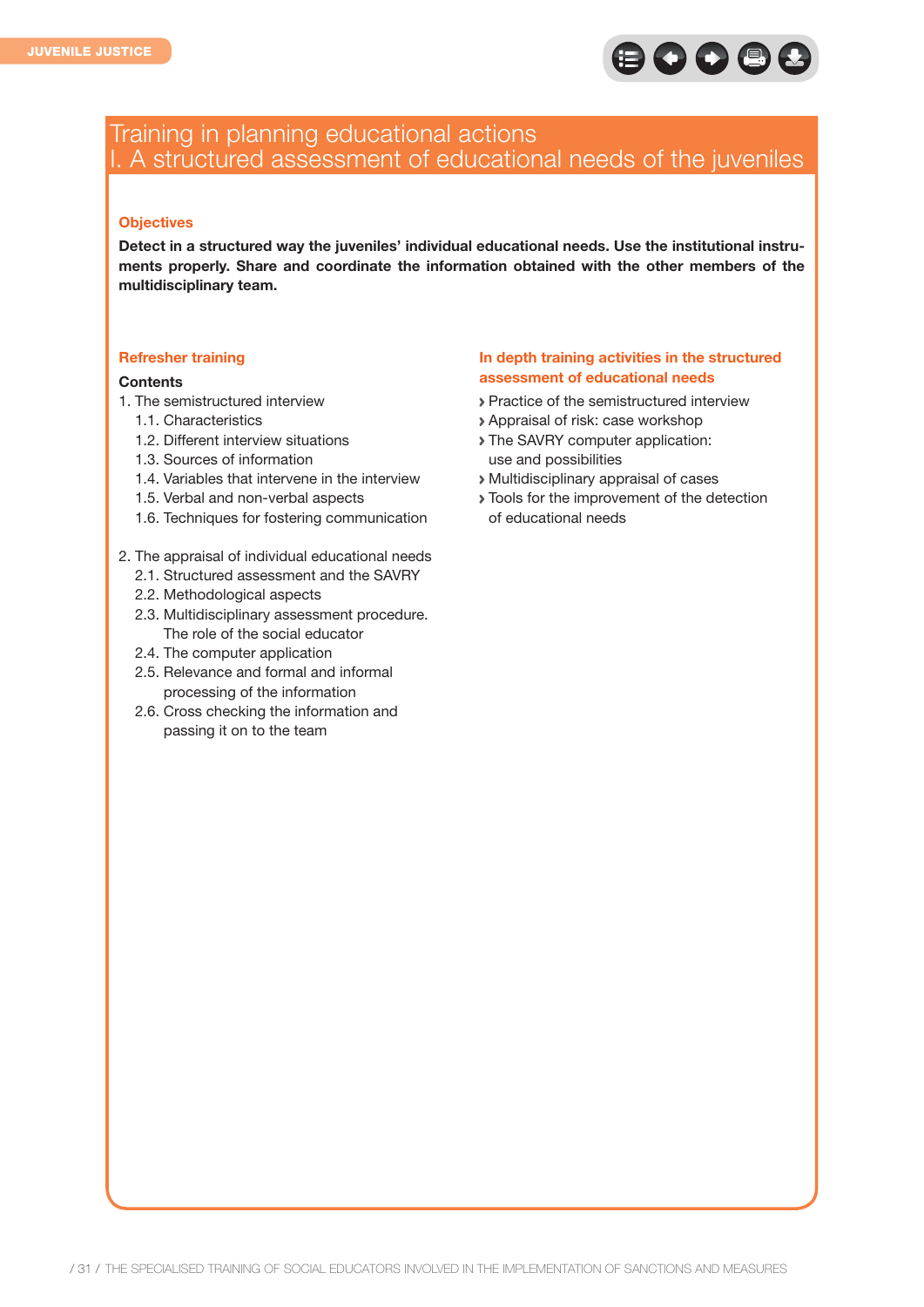

### Training in planning educational actions II. Design and planning the Individual educational programme (IEP) and the group activities

#### **Objective**

**Design, monitor and assess educational programmes and actions aimed at individuals and groups, starting from the detection of educational needs.**

#### **Refresher training**

#### **Contents**

- 1. Why do we have to plan?
	- 1.1. Characteristics of a good planning process
	- 1.2. Identification of the main difficulties
- 2. Individual educational programme
	- 2.1. Contextualisation of the IEP: legal framework, objectives and characteristics, point of development of the young person, etc.
	- 2.2. From the detection of educational needs to the drafting of the IEP. Information for the judge
	- 2.3. The internal coherence of the IEP: objectives, content, methodology, timing and assessment.
	- 2.4. Procedure for validating the IEP. Multidisciplinary work
	- 2.5. Assessment
- 3. The planning process adapted to the group activities
	- 3.1. The framework programmes and their context of application (centres and open environment)
	- 3.2. The detection of group needs and the programming of activities
	- 3.3. Assessment

#### **In depth training activities in design and planning the IEP and the group activities**

- Practice of the semistructured interview
- Multidisciplinary workshop for drafting the IEP
- Programming leisure activities
- Programming cultural activities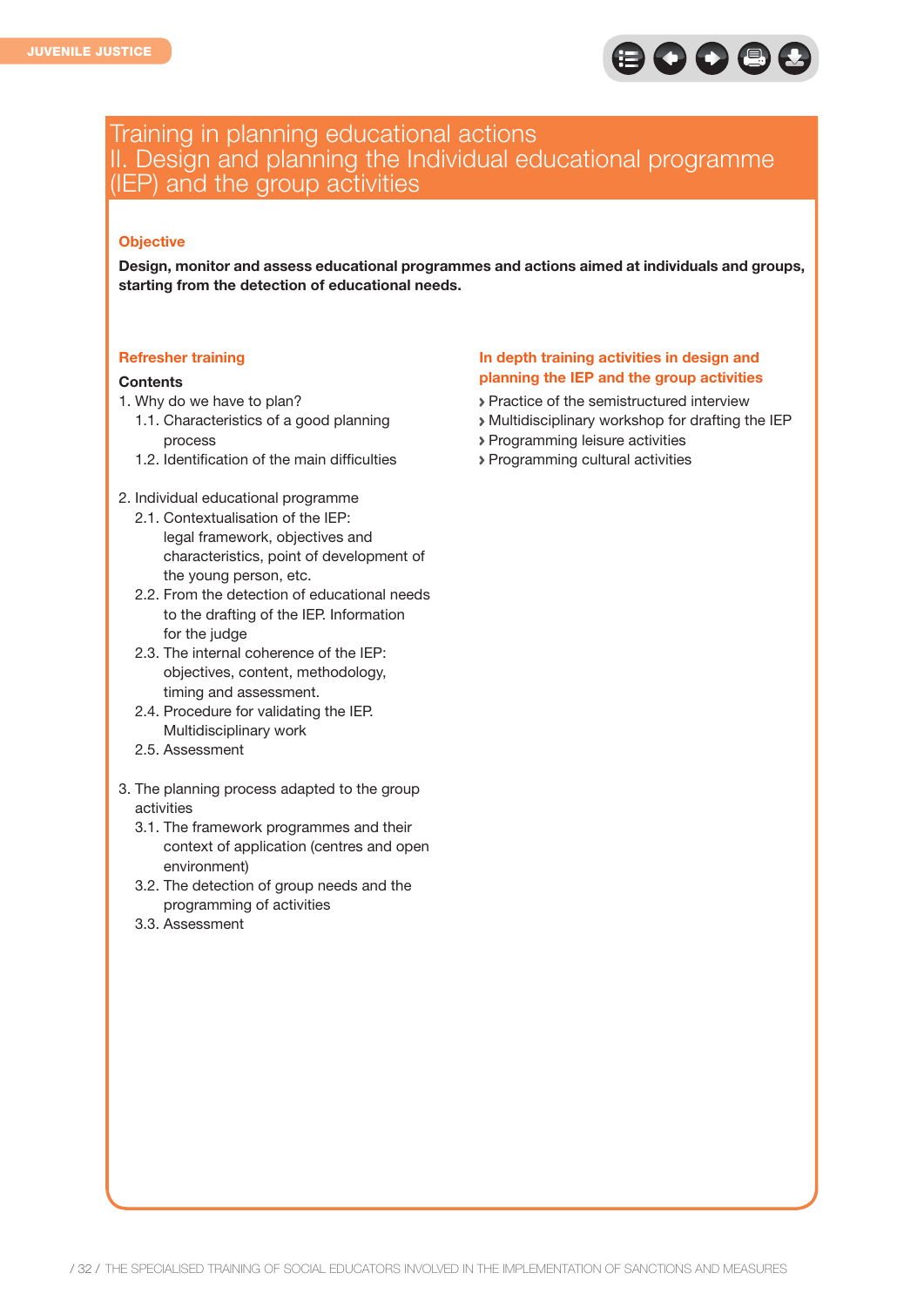



## 10. EDUCATIONAL ACTION

Run educational actions –individual and/or in groups– using strategies for motivation, animation and socioeducational participation.

- Explaining clearly to the users the planned actions and their objectives, while agreeing on commitments.
- **Interacting with the users while maintaining** a proper professional distance.
- Offering support and emotional containment.
- Involving the user and permanently reinforcing that involvement and participation.
- Valuing the user, while reinforcing his qualities and contributions.
- Using examples of close cases of positive and negative evolution to reinforce the orientation of the case.
- Generating a positive climate of relations.
- Giving sound arguments and cross-checked information.
- Integrating the appropriate initiatives and proposals of the user into the plan of action.
- Giving feedback for advances and relapses.
- Maintaining the orientation of the assistance in spite of negative processes or relapses, and looking for new elements of motivation and work.
- Showing oneself to be persevering in the objectives and agreements established.
- Maintaining an active and dynamic attitude in the interaction with the group.
- Appraising the situations periodically and having the capacity to improvise while looking for alternatives, and taking rapid decisions to rechannel them when necessary.
- Redirecting the user's demands in accordance with the real needs and the objectives set.
- Informing clearly, if necessary, of the consequences of the breaches of the commitments acquired.
- Conducting the interviews with flexibility according to the emotional state of the victim and adapting the intervention to that reality at all times.
- Letting the user speak and maintaining active listening.
- Keeping in mind the framework of willingness of the victim: asking for his or her agreement in all decisions or steps to be taken, not intervening beyond what he or she accepts.
- When the victim requires psychological support, conducting the interview to make him or her aware of this need.
- In the case of care for victims, maintaining a tone of voice, a posture and a non-verbal language that convey tranquillity, confidence and openness.
- Explaining clearly what the services that can be offered to the victims are and maintaining an attitude of attention to their demands.
- Not doing very long interviews, limiting the time beforehand and guiding them to the objective set with flexibility, valuing the receptiveness of the victim.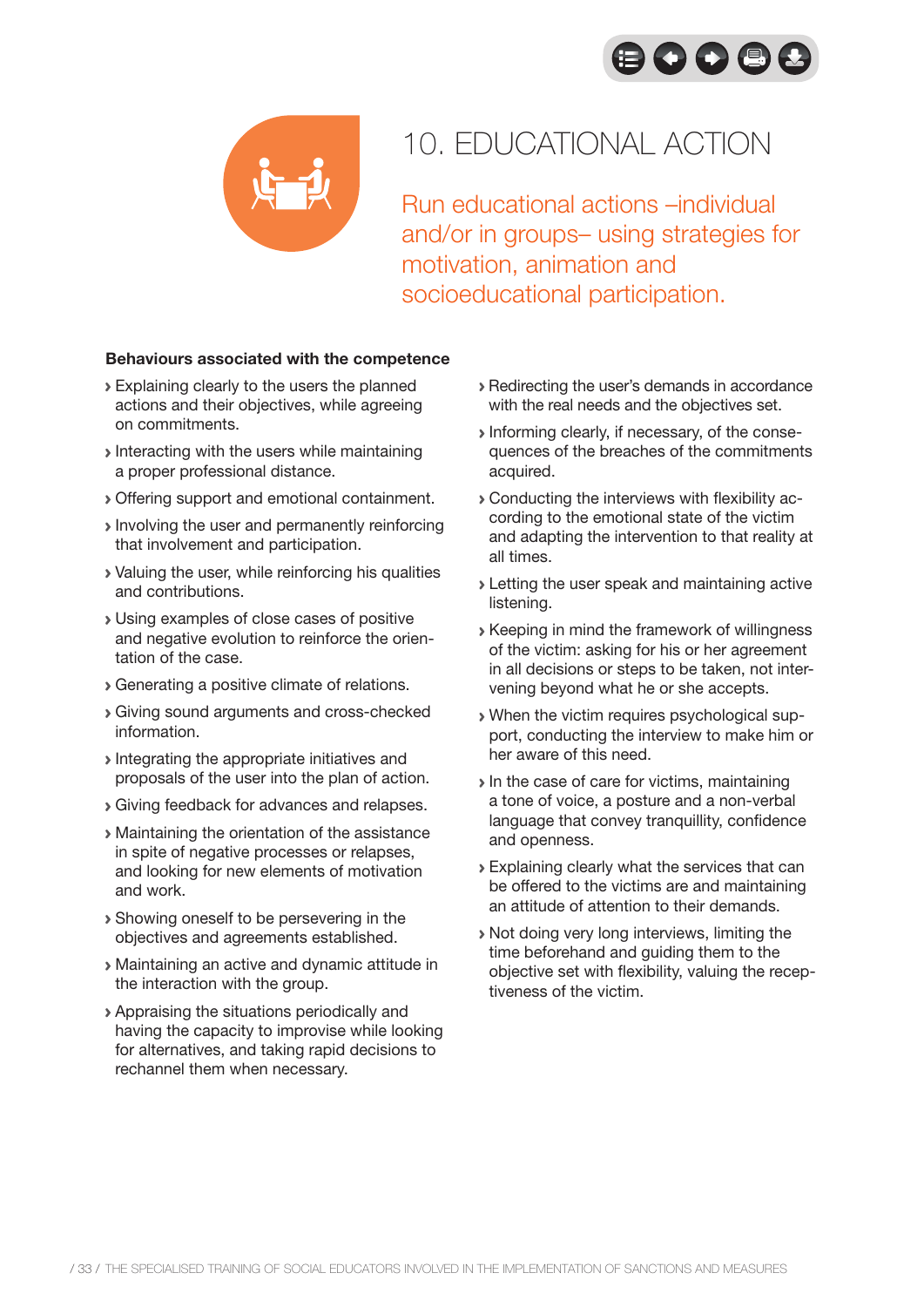

### Training in educational action Intervention with the victim

#### **Objective**

**Carry out the intervention plan agreed: to conduct actions of support for the victim from the needs detected and the intervention plan designed.**

#### **Refresher training**

#### **Contents**

- 1. The context of the intervention with the victim
	- 1.1. Possibilities and limits of the intervention 1.2. The space of privacy and protection towards the victim
	- 1.3. The confidentiality of the information: legal and ethical aspects
	- 1.4. Avoid double victimisation
- 2. The interview with victims
	- 2.1. The setting of the intervention
	- 2.2. The concept of violence
	- 2.3. Approaching the emotional state and the state derived from the secondary victimisation
	- 2.4. Basic techniques of the interview with victims: creation of a climate; listening and other communicative aspects; directivity and flexibility, etc.
- 3. Interventions in emergency or crisis
- 4. Basic knowledge of penal, trial, penitentiary and civil legislation
- 5. Coordination and referral to external resources
	- 5.1. Catalogue of institutional resources and resources of the social network
	- 5.2. Limits and commitments of referral
	- 5.3. Cooperation and coordination with resources
	- 5.4. Passing on information
- 6. Closing the intervention

#### **In depth training activities in intervention with the victim**

- Workshop for breaking bad news
- Techniques of interviewing to transform need into demand
- Brief, strategic intervention

#### **Specific aspects of the intervention according to the different groups**

- Gender and domestic violence
- Underage victims
- Victims of terrorism
- Victims of violent crimes
- Victims with mental disabilities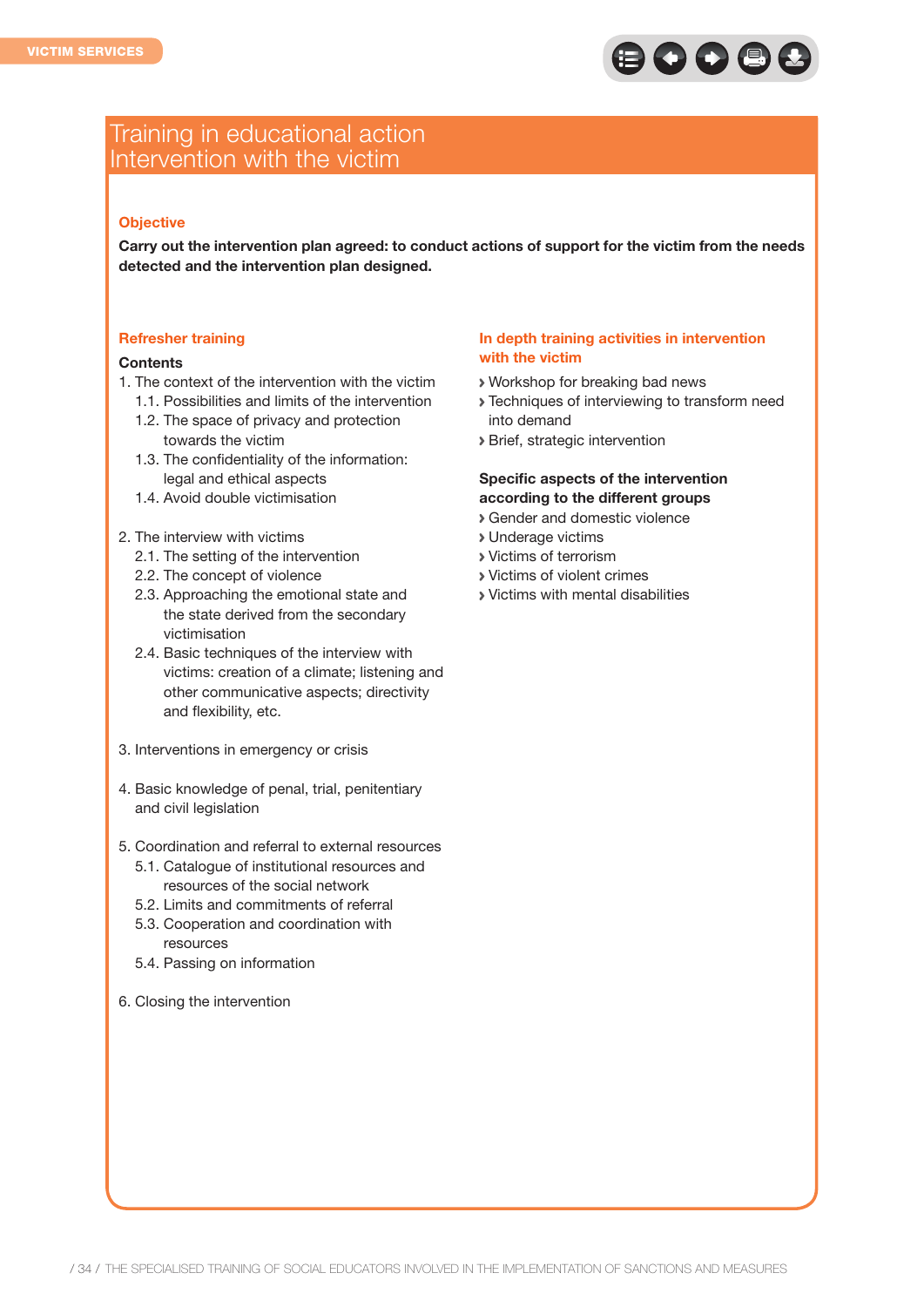

### Training in educational action I. Individual intervention

#### **Objective**

**Conduct, monitor and assess the individual educational action using motivation, animation and socioeducational participation strategies.**

#### **Refresher training**

#### **Contents**

- 1. Individual intervention
	- 1.1. The social educator as educational agent: limits of the intervention and referral, the educational link, professional distance
	- 1.2. Individual educational assistance in other formal and informal spaces (activities, programmed outings, social events, community prevention actions, interchanges, etc.)
- 2. Individual intervention tools
	- 2.1. The motivational interview
	- 2.2. The tutorial
	- 2.3. Work on individual educational needs through the group
- 3. The individual treatment plan
	- 3.1. The ITP as tutorial commitment
	- 3.2. Contents, monitoring, assessment and review of the ITP

#### **In depth training activities in individual intervention**

- Ethical aspects of socioeducational action
- > The limits of the use of the new tecnologies in educational action
- Individual educational action in open custody
- Educational action for inmates with mental health problems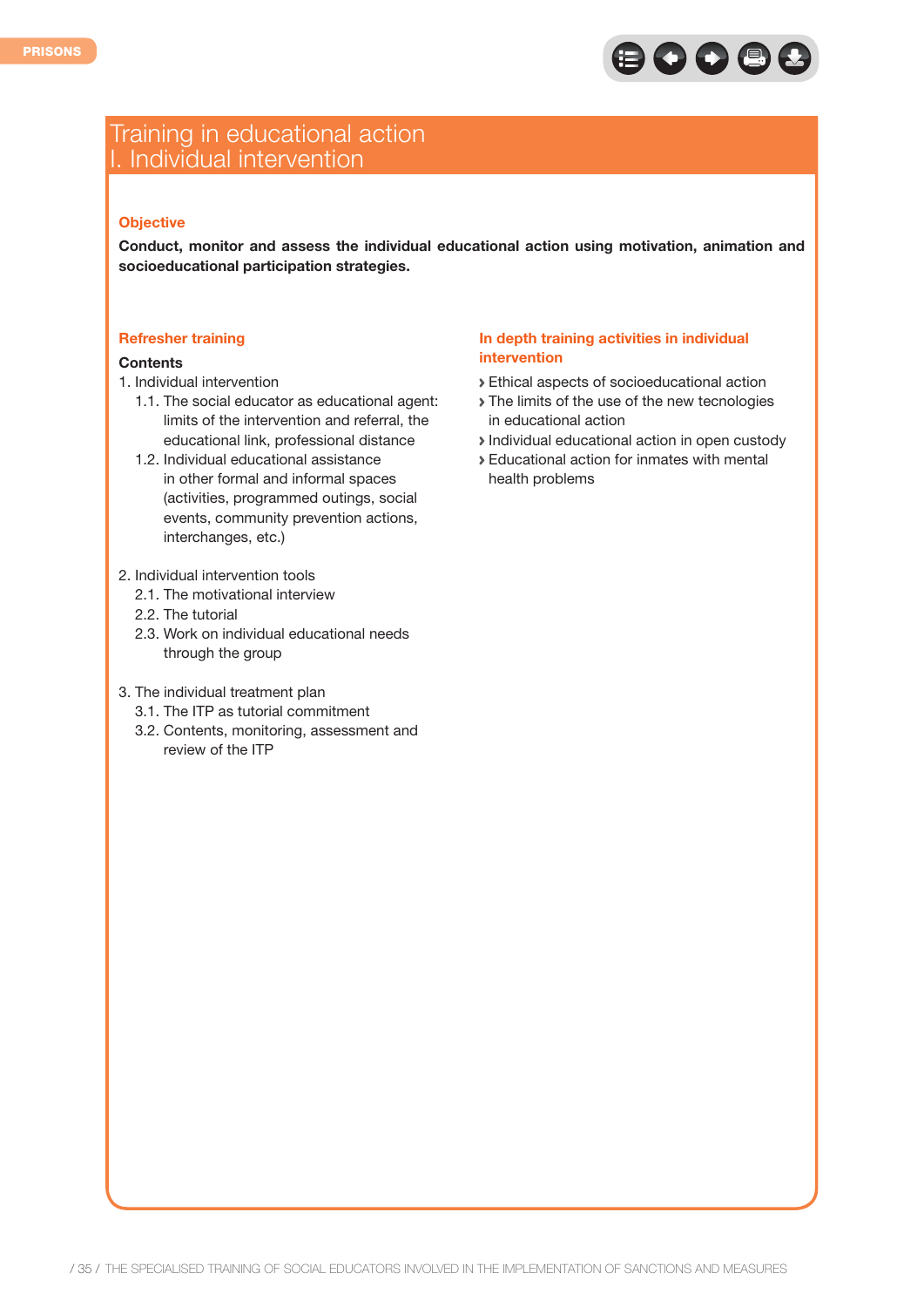

### Training in educational action II. Group animation, rehabilitation programmes and curricular itineraries

#### **Objectives**

**Conduct, monitor and appraise the group intervention programmes aimed at the achievment of the objectives of change. Implement actions for environmental intervention and the promotion of culture and leisure.**

#### **Refresher training**

#### **Contents**

- 1. Intervention in groups
	- 1.1. The funcioning of groups
	- 1.2. Techniques for managing and conducting groups
	- 1.3. Techniques for handling distorting or boycotting roles
	- 1.4. Motivation and the involvement of the group in the planning and development of activities
- 2. Framework programmes of the collective of social educators at prisons
	- 2.1. Socioeducational framework programmes
	- 2.2. General framework programmes
	- 2.3. Specialised framework programmes
- 3. Transmission, development and promotion of culture
	- 3.1. Contents with cultural value
	- 3.2. Permanent training of the inmates
	- 3.3. Promotion of collectives and communities
	- 3.4. Recreation and leisure
	- 3.5. Culture and ICTs

#### **In depth training activities in group animation, rehabilitation programmes and curricular itineraries**

- Creativity in groups of users
- Participation, co-management and selfmanagement of activities
- > The role of the social educator in the teams specialising in violence
- > The role of the social educator in the teams specialising in drug addiction
- Educational action in mental health
- Educational action in a prison
- Educational action in open custody, parole and permanent placements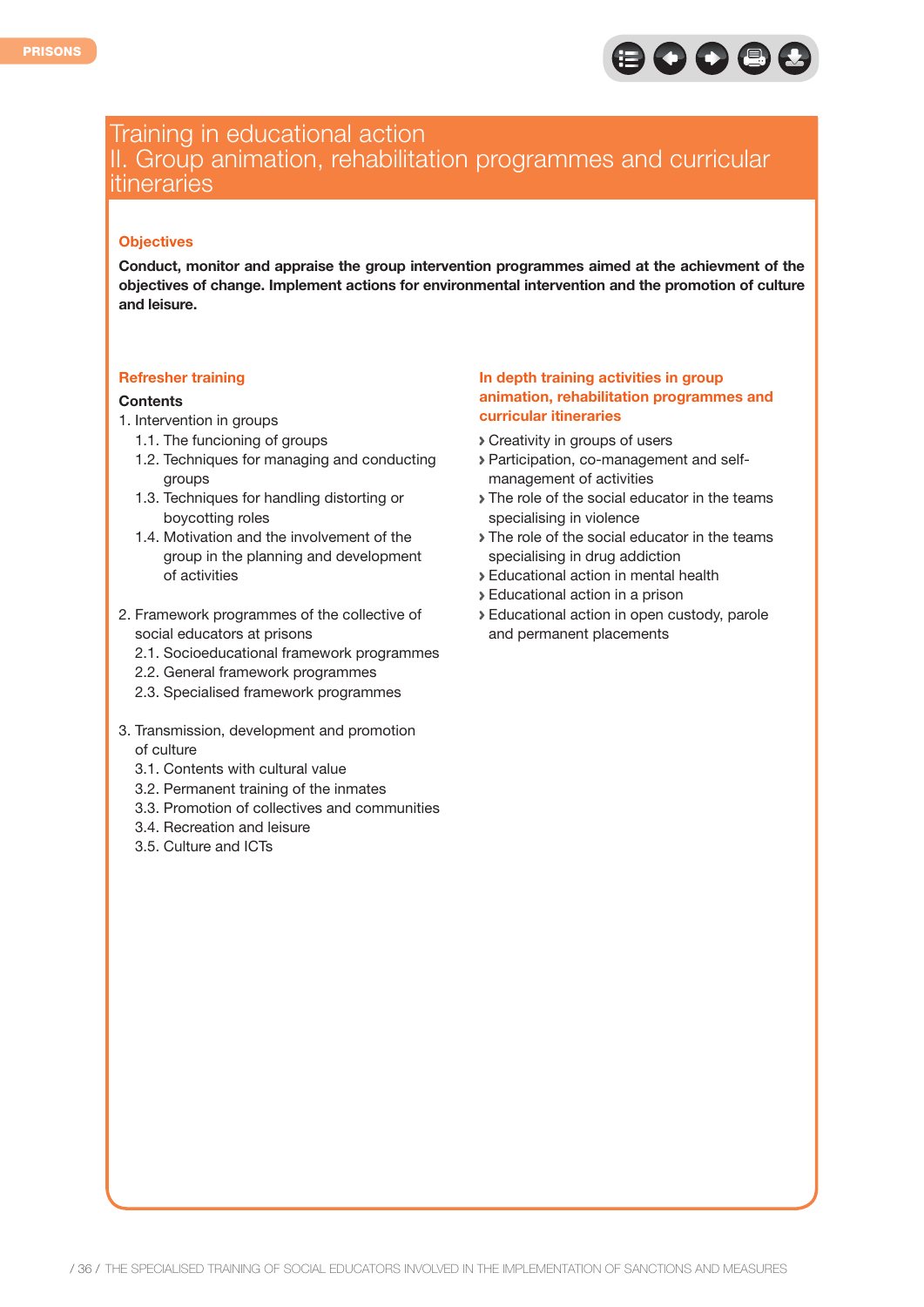

### Training in educational action I. Individual intervention and tutorial sessions

#### **Objective**

**Conduct, monitor and assess the individual educational action using motivation strategies, animation and socioeducational participation.**

#### **Refresher training**

#### **Contents**

- 1. Individual intervention
	- 1.1. Limits of the intervention and referral: the role of the social educator, the relation of help and control, professional distance, etc.
	- 1.2. Individual educational assistance in other formal and informal spaces (activities, programmed outings, social events, community prevention actions, interchanges, etc.)
- 2. Tools of individual intervention
	- 2.1. The tutorial sessions and the individual monitoring interviews
	- 2.2. The motivational interview
	- 2.3. Work on individual educational needs through the group
- 3. The individual implementation programme
	- 3.1. The individual work plan as contract
	- 3.2. Contents, monitoring and assessment of the individual work plan through the tutorial or individual monitoring
	- 3.3. Modifications and replanning or finalisation of the work plan

#### **In depth training activities in individual intervention and tutorial sessions**

- Ethical aspects of socioeducational action with minors
- Work techniques in the framework of the tutorial
- Work with the families
- Professional setting and educational action
- On-line educational communication and intervention. The limits of the use of the new technologies in educational action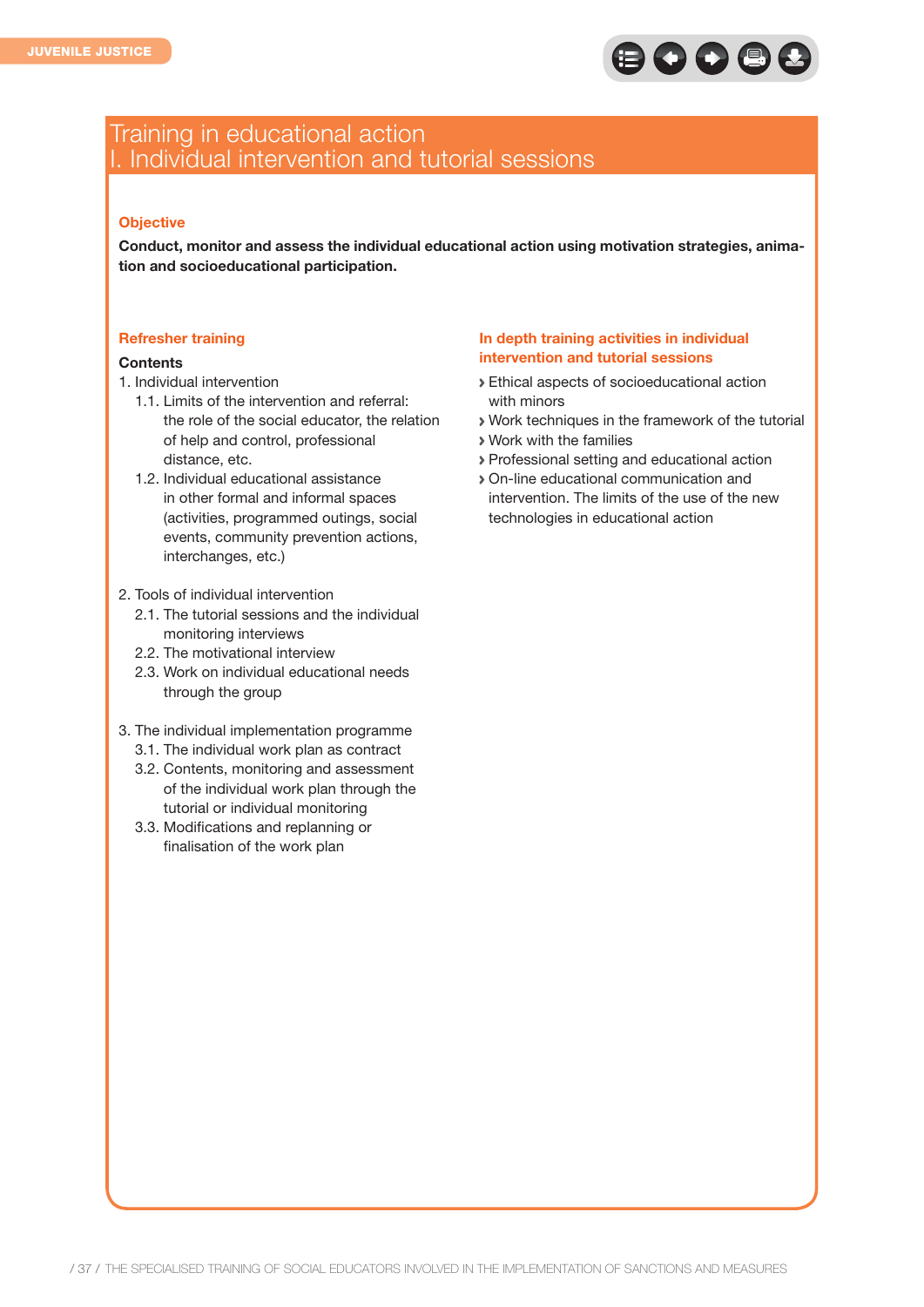

### Training in educational action II. Group animation and educational action in groups

#### **Objectives**

**Run educational activities in groups using motivational and participative strategies. Implement general and specific educational programs.**

#### **Refresher training**

#### **Contents**

- 1. The educational intervention with groups of offenders
	- 1.1. The functioning of groups: profile of juveniles, environment, group members, roles, etc.
	- 1.2. Techniques for the management and motivation of groups
	- 1.3. Main educational activities in group
	- 1.4. Techniques for running distorting roles
	- 1.5. Evaluation of results
- 2. The group's motivation and involvement in planning and developing activities
- 3. Contents and characteristics of the main institutional group programs

#### **In depth training activities in group animation and educational action in groups**

- Leisure programs
- Creativity as an aim and as a means
- Motivation of difficult or unmotivated groups
- Innovative strategies for leading a group